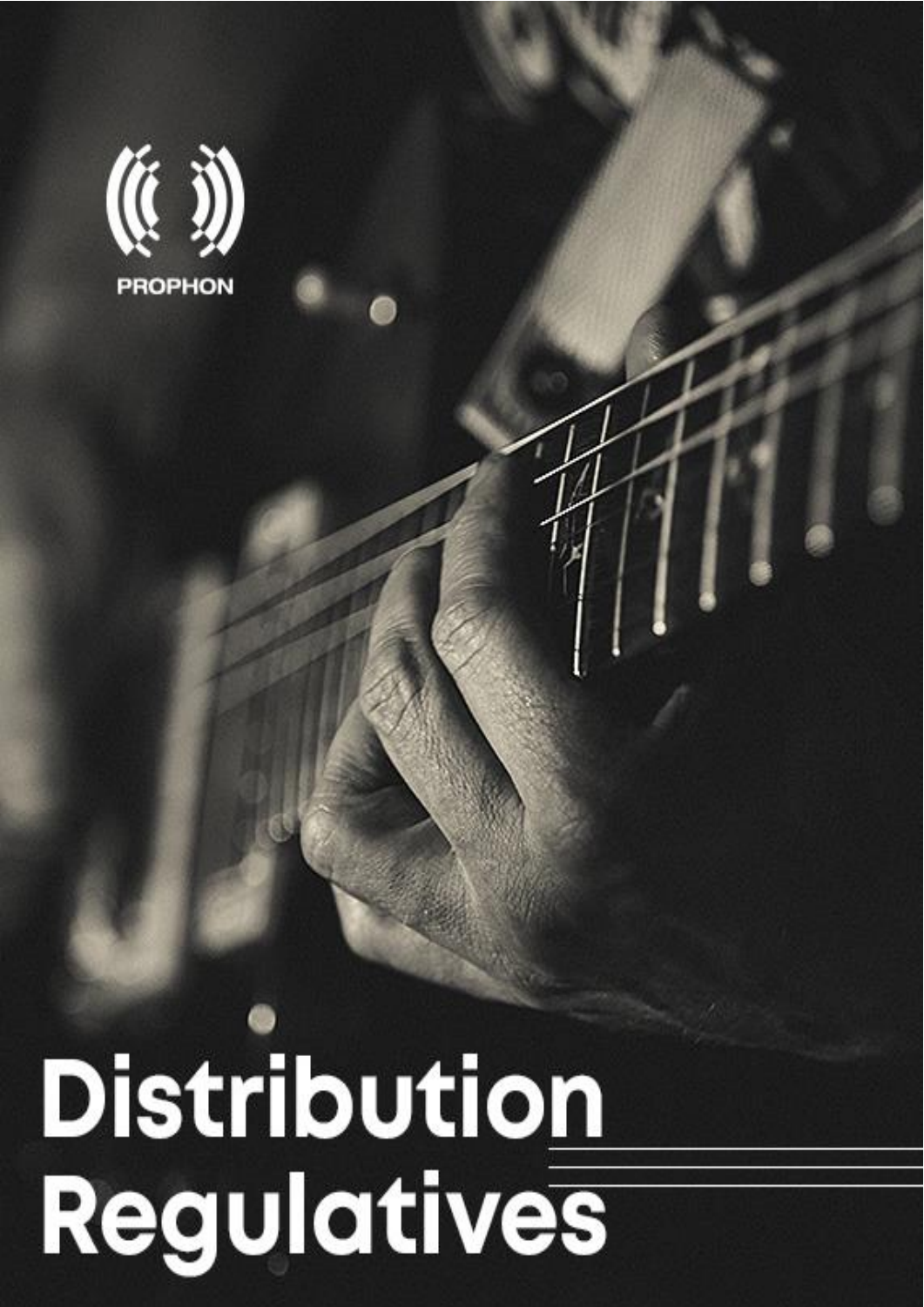# DISTRIBUTION REGULATIVES

#### SECTION ONE GENERAL CONDITIONS

#### INTRODUCTION

Article 1. Present Regulatives specify principles, rules and methods for distributing of collected remuneration for the use of sound recordings and incorporated performances there with, by PROPHON as a collecting society in private interest of the phonogram producers and performing artists in compliance with its Statute and the provisions of the Law for Copyright and Related Rights (hereinafter LCRR).

#### DEFINITIONS:

#### Article 2. As per these Regulatives:

2.1. RECORDING – sound recording or recording of a musical audiovisual work. For recordings are also considered the short musical forms like headpieces, "hats", jingles, caches of broadcast programs, promo signals and other signals, as well as recordings from concerts, recordings from performances of musical stage works, recordings of broadcast programs, etc., and the recordings incorporated in films or other audiovisual works, including commercials and auto-commercials.

2.2. PRODUCER – as per Art. 85 LCRR is the individual or the legal person that organizes the carrying out of the first recording and provides for its financial security, or the bearer of the producer's rights.

2.3. CATALOCUE – full nominal list of the complete number own (owned) and/or licensed recordings of any producer, together with a list of represented performing artists for the performances incorporated within the recordings.

2.4. INCOME WITH REPORTS – remuneration collected by the radio/TV operators for the broadcasting by wireless means of recordings and of performances incorporated within the recordings, transmission by cable or other technical means, for the offering by wireless means, by cable or other technical means of access to unlimited number of people to the recording and to the performance incorporated within the recording, or to part(s) thereof in a manner, allowing for such access to be carried out from a place and at a time, individually selected by any of them, for the use of recordings and performances incorporated within the recordings as background music for concert performances or live presentations and/or recreating(copying) them in non-interactive programs, designed to be publically performed, for which reports are received and the right holders are automatically identified by comparison of the registered data-bases in PROPHON and the airplay reported, as well as remuneration received by PROPHON from foreign societies for collective management of phonogram producers' and performing artists' rights on the grounds of reciprocal representation agreements.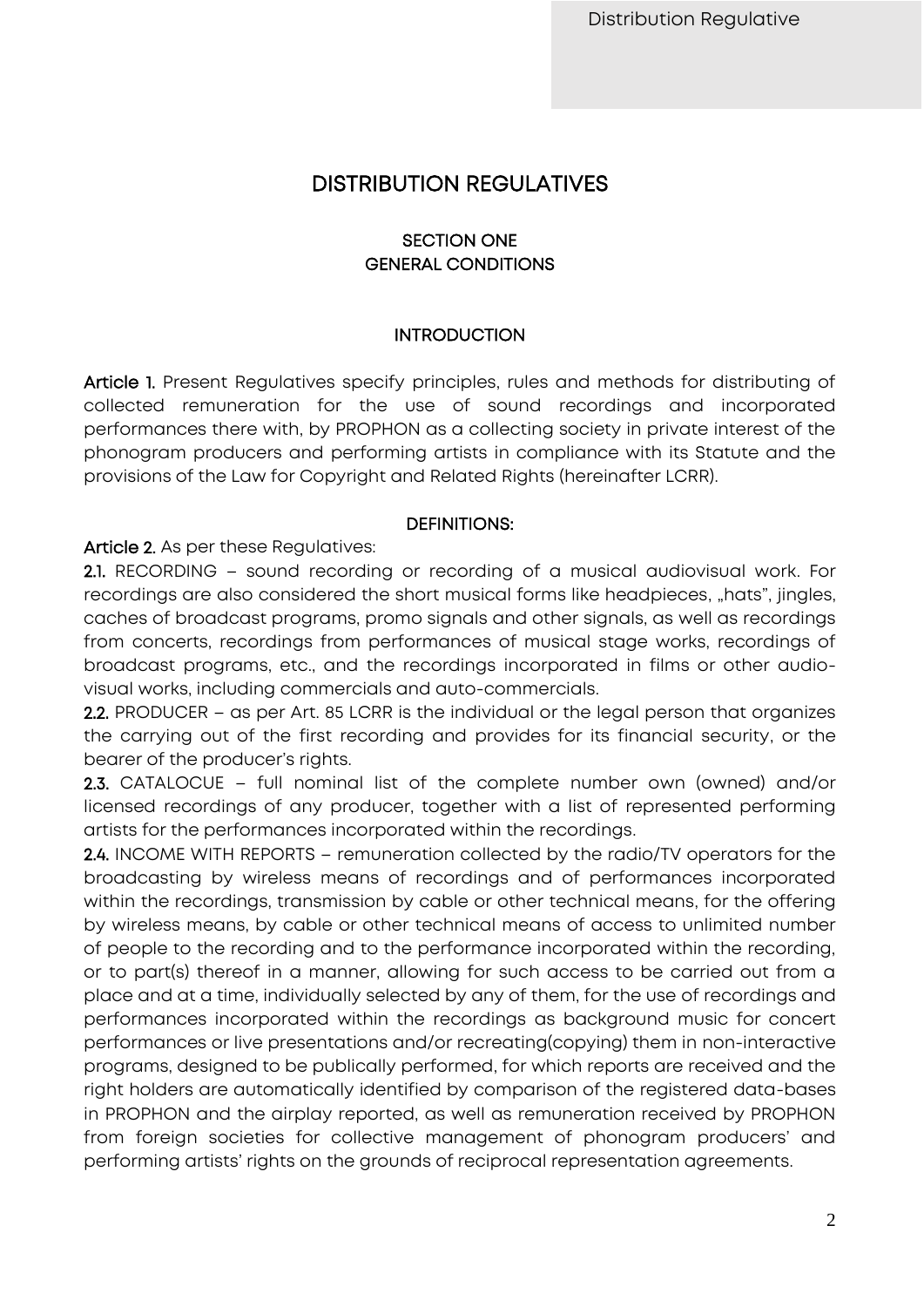2.5. AIRPLAY – list of all recordings used by the relevant radio/TV operator broadcasted, transmitted by cable or other technical means in its program.

2.6. INCOME WITHOUT REPORTS – as per these Regulations are:

2.6.1. collected remuneration for the broadcasting by wireless means, transmission by cable or other technical means of recordings, for which reports are not submitted or the reports are unfit for identifying the records.

2.6.2. from public performance;

2.6.3. compensation remuneration as per Art. 26 LCRR;

2.6.4. from retransmission by cable or other technical means;

2.6.5. from the offering by wireless means, by cable or other technical means of access to unlimited number of people to the recording and to the performance incorporated within the recording, or to part(s) thereof in a manner, allowing for such access to be carried out from a place and at a time, individually selected by any of them, for which reports are not submitted or the reports are unfit for identifying the records.

2.6.6. from the use of recordings and performances incorporated within the recordings as background music for concerts or live performances and/or recreating(copying) them in non-interactive programs, designed to be publically performed, for which reports are not submitted or the reports are unfit for identifying the records

2.7. PERFORMING ARTIST – person, who sings, plays or conducts a musical work, or the bearer of performing artist's rights.

2.8. PERFORMANCE – performance of a musical work, incorporated in a particular recording, which is a subject of a neighbouring right of the performing artist.

2.9. DATA BASE – aggregate of independent data or other materials, ordered systematically or methodically, individually available by electronic or other way, regarding:

- Recordings as per present Regulatives;

- Producers;

- Performing artists.

2.10. AVERAGE AIRPLAY – relative share of the duration of the recordings, produced by each producer within the summary duration of all airplay reports, supplied by users in compliance with the actual usage of recordings.

2.11. Repealed.

2.12. UNIDENTIFIED RECORDINGS – recordings used by users, which were not identified in accordance with the received airplay reports, or which are subject of claim by two or more producers or performing artists.

2.13. TRANSMISSION BY OTHER TECHNICAL MEANS – transmission of recordings, other than transmission by cable, including transmission by electronic communications network as per LCRR.

2.14. RETRANSMISSION BY OTHER TECHNICAL MEANS – transmission of recordings, other than transmission by cable, including transmission by wireless means and by electronic communications network as per LCRR.

2.15. CURRENT DISTRIBUTION – distribution of remunerations from users for the current calendar year, subject to distribution, the completion of which is the first imminent distribution for the respective year.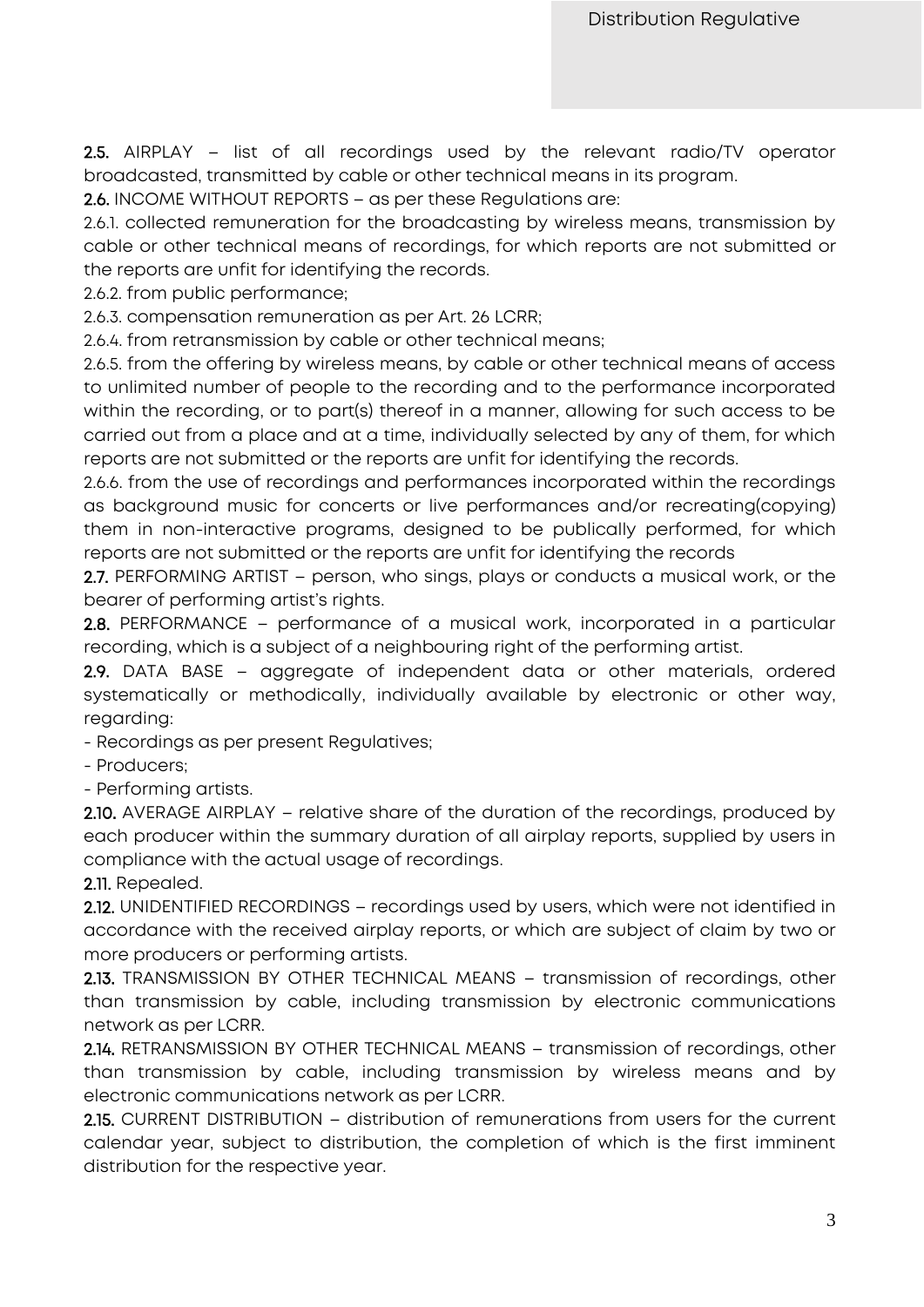2.16. USERS' REPORTS SUITABLE FOR DISTRIBUTION – reports by the respective user for the use of recordings regarding the rights transferred by PROPHON for the use of the organization's repertoire, including reports by media services providers for broadcasted recordings in their programs, including broadcast programs, produced by the respective medium or by outside producers, which contain the comprehensive information about:

1. producers/licensee of the record

2. performing artist

3. title of the sound recording, the version or the remix

4. title of the video recording

5. type of the broadcasted video recording: music video, recording of a concert, recital

6. number of broadcasts of the sound and/or video recording for the reported period

7. duration of the used sound and/or video recording

8. ISRC-code of the used sound and/or video recording.

Users' reports should also contain the respective detailed information on the points 1-8 above about the used recordings such as short musical forms, background music (including background music in broadcast programs), music in commercials and autocommercials, music in films, etc.

2.17. NON-DISTRIBUTABLE INCOME - remunerations for records used by users, the rightholders of which could not be identified in accordance with the reports received from the users, or their location could not be established within the terms and conditions under Art. 44b of the Statute. For the avoidance of doubt, the income from public performance, from compensation remunerations under Art. 26 LCRR and from retransmission by cable or other technical means under item 2.6, for which no reports have been submitted by the users, shall be distributed according by the conditions of Art. 9.2. and so on;

2.18. AVERAGE RADIO AIRPLAY – relative share of the duration of the recordings, produced by each producer within the summary duration of all reports from the radiostations, supplied by users in compliance with the actual usage of recordings.

2.19. AVERAGE TV AIRPLAY – relative share of the duration of the recordings, produced by each producer within the summary duration of all reports from the TV stations (public, commercial, with regional and national coverage) supplied by users in compliance with the actual usage of recordings.

## SOURCES OF INCOME

Article 3. Remuneration is collected and distributed for two categories of right holders: producers of recordings and performing artists (members and non-members) from the following sources:

3.1. Public performance of recordings and performances incorporated within recordings;

3.2. Broadcasting of recordings by wireless means and transmission by cable or other technical means;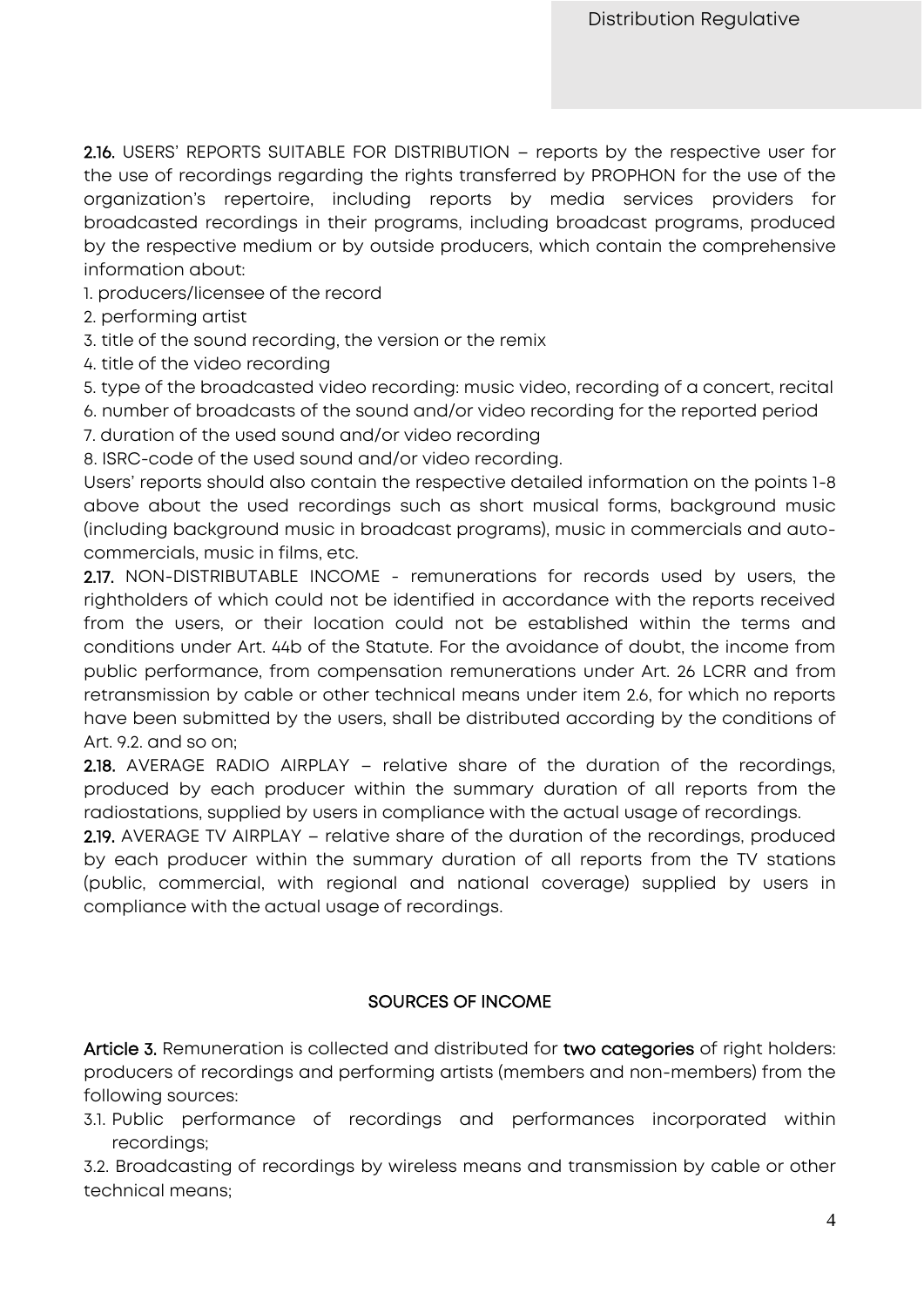- 3.3. Retransmission of recordings by cable or other technical means;
- 3.4.Compensation remuneration, where the records are being rerecorded for personal use, based on art. 26 LCRR;
- 3.5. The offer by wireless means or by cable or other technical means, to access of unlimited number of people to the recording and to the performance incorporated within the recording, or to parts thereof in a manner, allowing for such access to be carried out from a place and at a time, individually selected by any of them;
- 3.6.The use of recordings and performances incorporated within the recordings as background music for concerts or live performances and/or recreating(copying) them in non-interactive programs, designed to be publically performed,
- 3.7. Remuneration received from foreign collecting societies, based on agreements for reciprocal representation.

Article 4. Collected remuneration is kept in a bank deposit and is distributed in Bulgarian currency (BGN). When remuneration is in foreign currency they reach the BGN account of PROPHON, in accordance with the relevant exchange rate of the serving bank of PROPHON for the day of transfer.

Article 5. All remuneration collected for the period from January to December of relevant calendar year is distributed at least once a year until September 30 the next year. This deadline may not be met only by objective reasons relating to reporting by users, identification of rights, identification of rightholders or matching the information on the objects used and the information on the right holders.

Article 6. Remuneration collected from the sources as per Art. 2 is defined as amount through contracts between PROPHON and the users, with the exception of the compensation remuneration as per Art. 26 LCRR and this, negotiated by a foreign collecting society based on a reciprocal agreement.

6.1. The distribution of remuneration received by PROPHON under a representation agreement under Art. 40b, 94c, para. 2 of LCRR for rightsholders, members of another collective management organization or an independent management entity, registered under the procedure of Chapter Eleven "c" of LCRR is carried out by PROPHON under the provisions of these Distribution Rules. Upon completion of the distribution, PROPHON submits to the counterparty collective management organization or company a detailed report containing a statement of the generated shares and amounts of distribution by sources for each of its members for which remuneration is due after the distribution of PROPHON and a reference for the advance paid remunerations for the year of distribution to the relevant rightholder, if any. After preparing the statements of the distribution by PROPHON, as well as the documents under Art. 9.6. below, PROPHON pays to the counterparty collective management organization or a company - party to agreement under Art. 94c, para. 2 of the LCRR, the total amount of the remuneration due to right-holders, members of that organization. The terms and conditions for the submission of the statement and the payment of remunerations by PROPHON are determined by the agreement between the two entities. The effective payment of the remunerations distributed by PROPHON due to right-holders, members of the organization - party to the agreement under Art. 94c, para. 2 of the LCRR with PROPHON, shall be carried out by the respective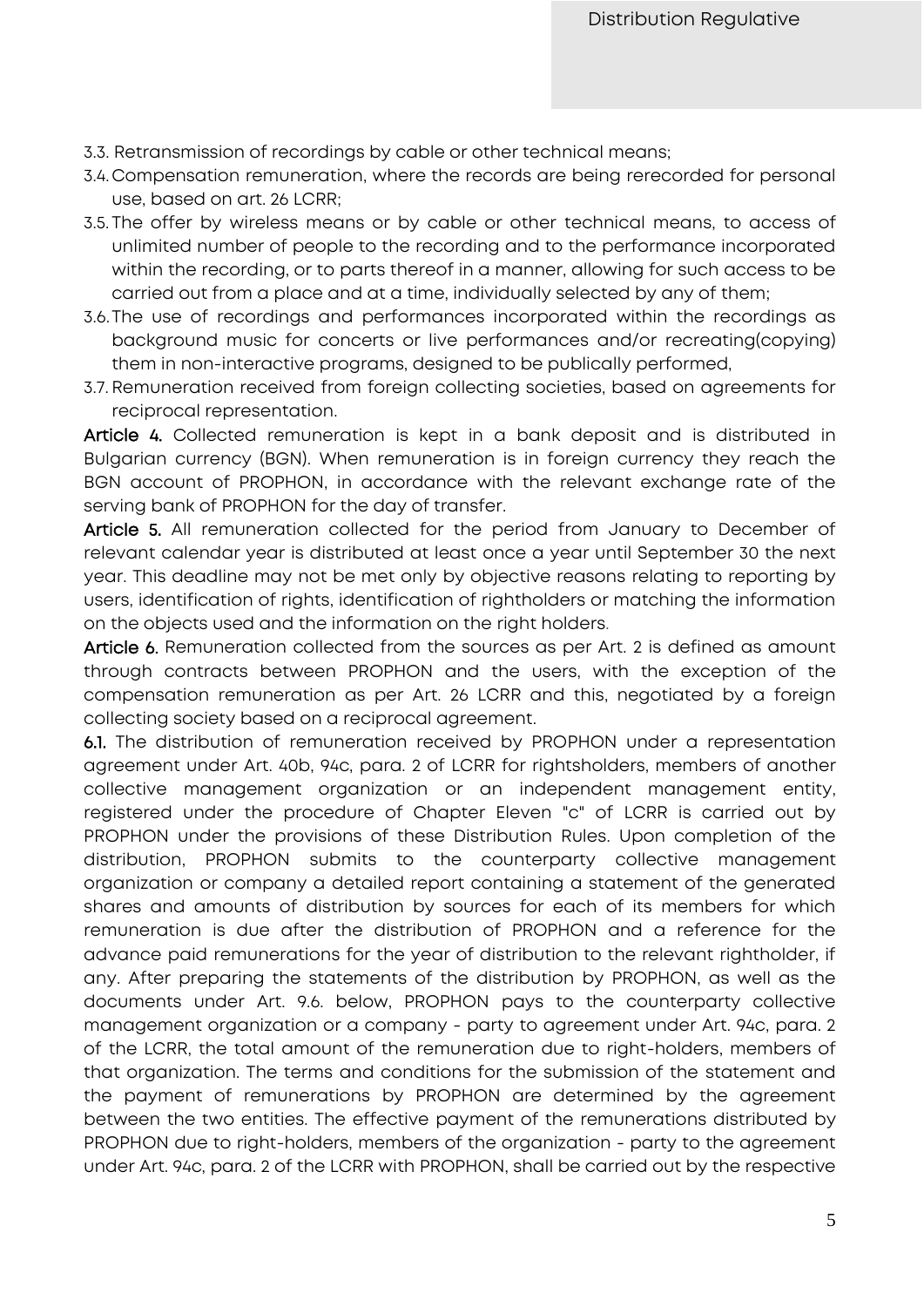counterpart organization in accordance with its internal rules and the reports sent by PROPHON.

#### ADMINISTRATIVE COSTS

Article 7. Before proceeding to distributing, PROPHON has the right to make deductions so as to cover its administrative costs, including the following deductions from all collected remuneration and from all sources of income, namely:

a) Up to 20% for administrative maintenance and activity from all collected remuneration, but not less than the adopted by the Board deduction amount as per the annual report on the income and expenses of the organisation for the relevant calendar year.

b) Other deductions as amount, approved by the General Assembly, from the the partitions of members and nonmembers of PROPHON (producers and performing artists), related to the relevant distribution, including so as to cover costs like fees of PROPHON in other societies, engaged only in activities directly related to collecting and distributing remuneration for specific uses of protected content, administratively imposed fees, sanctions imposed with a judgment entered into force and other similar expenses.

Article 8. Deductions related to administrative maintenance and activity as per Art,7 "a" together with the other deductions, as per Art.7 "b", represent the administrative costs for a relevant year, that shall be calculated as a total amount as of 31 December of the relevant calendar year and shall be deducted primarily from the collected during this same year income, as per Art.11b (bank interests, penalties, membership fee and additional economic activity income). When this sum fails to cover the total effective administrative costs related to the administrative activity and the other administrative expenses during given calendar year, the remaining amount shall be accumulated by deducting a relevant percentage from the due remuneration to each right owner, participating in the distribution recurring to this particular year. This remaining amount, if any, is in practice deducted from the total amount of all invoiced and paid remuneration for neighboring rights, and for all different type of uses, recurring to the year to which the relevant administrative costs refer, prior to the distribution of this collected remuneration amongst the right owners – members and nonmembers of PROPHON. The administrative costs are recognized as an accounting income of the society.

8.1. Repealed.

#### PRINCIPLES OF DISTRIBUTION

Article 9. After subtracting the deductions as per art. 7, PROPHON proceeds to distributing of the collected remuneration among right holders in dependence on the source of income, based on the actual use of recordings and the performances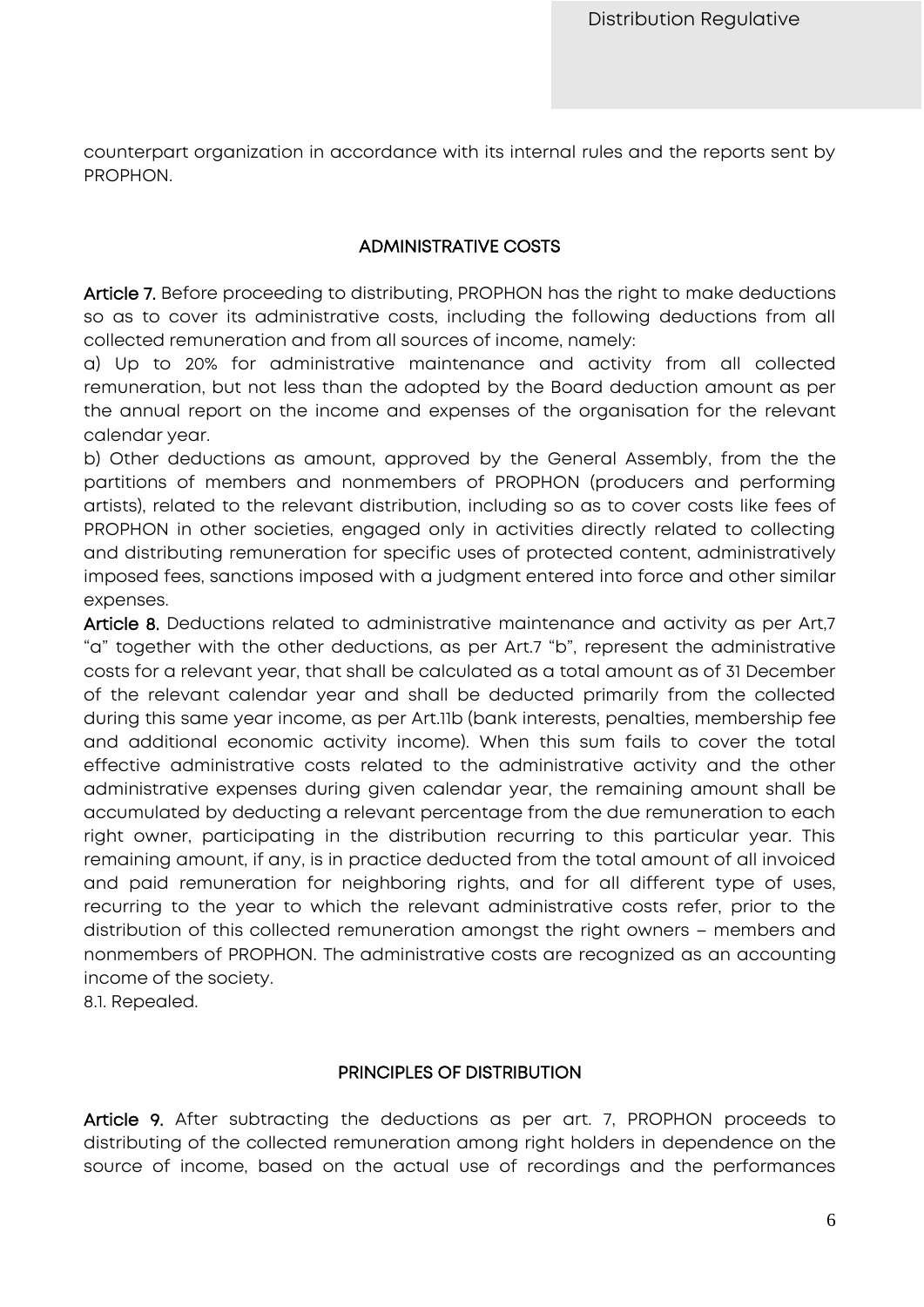incorporated within the recordings. Remuneration, collected by PROPHON might be: income with reports and income without reports.

#### Article 9.1. Distribution of *income with reports*:

Article 9.1.1. Distribution of *income with reports* is done for each user separately, proportionally to the duration in seconds of the actually used recordings/musical performances, according to the reports received in PROPHON, made on the base of the airplay. If there is no duration noted down in the reports by the users, PROPHON takes into regards the duration noted in the registered catalogues, and if there is not such – an average duration of three minutes and thirty seconds (00:03:30 h). In case there are different duration versions of a particular recording reported, the permissible difference, where the recording is considered one and the same in its entirety is 10 (ten) seconds.

The distributed remuneration of *income with reports* is customized for every recording (phonogram and/or recording of musical audiovisual work), as the received remuneration per recording is divided between the right holders – producer(s) and performing artist(s) as per the regulations, provided by the present Regulatives.

Article 9.1.2. PROPHON distributes *income with reports* as per art. 9 to producers members and non-members, performing activity and representing Bulgarian and/or foreign catalogues in the territory of Bulgaria, as well as performing artists - members and non-members, if:

a) They prove their rights as per the provisions of art.13 (for the producers) and of art. 22 (for performing artists);

b) Their recordings are mentioned in the reports submitted by users;

c) They have not explicitly prohibited PROPHON to collect remuneration for the corresponding use of their repertoire (as a whole or in part);

d) They have not expressed dissent to receive their part of the remuneration distributed by PROPHON;

e) They have no agreement with the same user for the same type of use, for which PROPHON have concluded agreement. As a confirmation of that the right owning producers and performing artists (members and non-members) submit duly signed declaration that they are not in individual juridical relations with the same user, while PROPHON reserves the right to execute additional control and to collect evidence if necessary.

Article 9.1.3. Repealed.

Article 9.1.4. Repealed.

Article 9.1.5. *income with reports* is distributed among right holders under art.9.1. as follows:

a) from broadcasting by wireless means, transmission by cable or other technical means of sound recordings and performances incorporated within these sound recordings, from the offering by wireless means, by cable or other technical means of access to unlimited number of people to the recording and to the performance incorporated within the recording, or to part(s) thereof in a manner, allowing for such access to be carried out from a place and at a time, individually selected by any of them, and from the use of recordings and performances incorporated within the recordings as background music for concerts or live performances and/or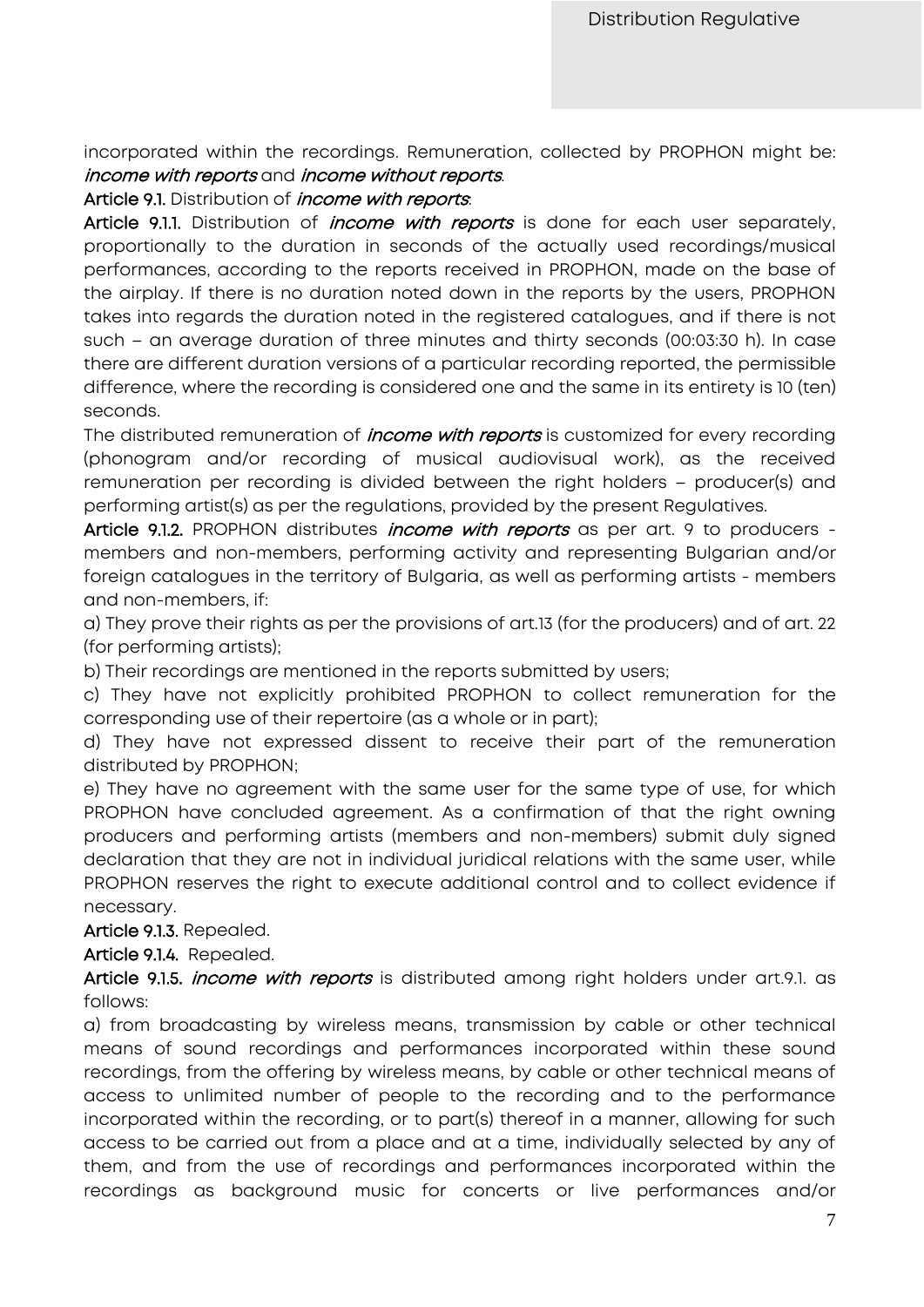recreating(copying) them in non-interactive programs, designed to be publically performed, are divided equally between producer(s) and performer(s) for each separate sound recording/performance reported in compliance with the reports received

b) from broadcasting by wireless means, transmission by cable or other technical means of recordings of musical audiovisual works, from the offering by wireless means, by cable or other technical means of access to unlimited number of people to the recording and to the performance incorporated within the recording, or to part(s) thereof in a manner, allowing for such access to be carried out from a place and at a time, individually selected by any of them, and from the use of recordings and performances incorporated within the recordings as background music for concerts or live performances and/or recreating(copying) them in non-interactive programs, designed to be publically performed, are distributed among producers and performing artists in a proportion of 75% for producer(s) and 25% for performing artist(s) in compliance with the reports received.

c) from public performance at the retail venues and retail chains that provide goods (shops, supermarkets, petrol stations, stalls, etc);

d) from any category of public performance of phonograms and music videos when users have submitted reports.

Article 9.1.6. In these cases, when use of a recording produced by co-producers is reported, *income with reports* for such use is split in accordance with the coproduction agreement concluded between them and registered with PROPHON, and if no such is present - equally.

Article 9.1.7. In these cases when use of a record is reported in which a collective performance is incorporated, *income with reports* for such use is distributed to a person, duly authorized in writing by respective artistic group, who authorizes use as per art. 79 LCRR, save that this artistic group is not represented by a producer-member or non-member of PROPHON or it is not represented by another collecting society of the rights of performing artists.

Article 9.1.8. In these cases when a right holder - member or non-member has not informed PROPHON for a concluded separate agreement with the same user for the same type of use, for which PROPHON has a contract concluded or has signed a declaration containing untrue content, and as a consequence due remuneration is distributed wrongly, he (she) is obliged to return to PROPHON the sums paid, altogether with the lawful interest.

Article 9.1.9. PROPHON distributes *income with reports* in compliance with the present Regulatives to neighbouring societies of producers and/or performing artists on the basis of agreements for reciprocal representation.

Article 9.1.10. *Income with reports* received by PROPHON from foreign collecting societies of producers and/or performing artists on the basis of agreements for reciprocal representation, is distributed among right holders based on the reported use by the foreign society and in accordance with the present Regulatives.

Article 9.1.11. The following criteria are applied to users, whose reports are subject to processing for the purpose of distribution of income from users-media and public performance conducted by PROPHON: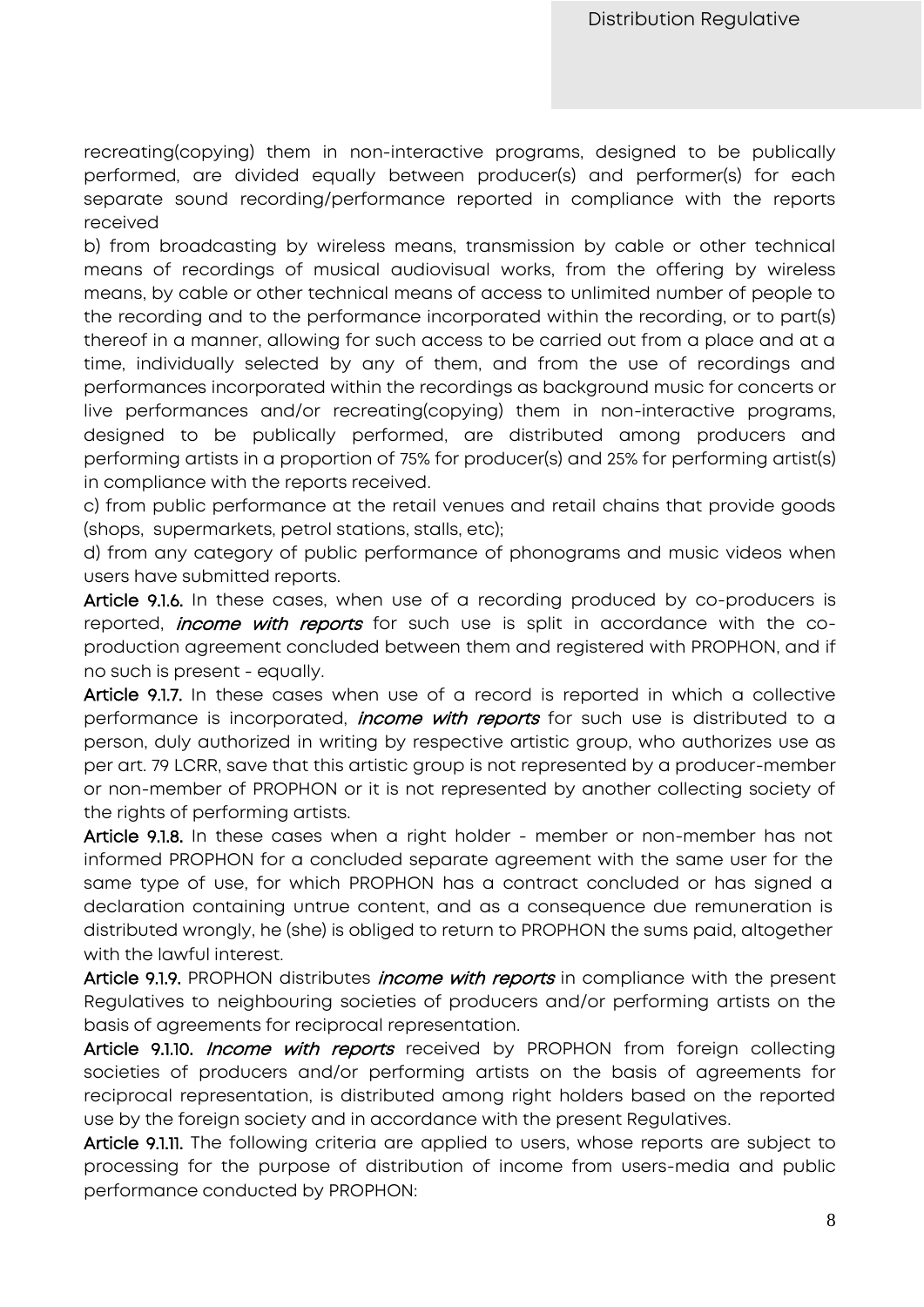а) For TV and radio stations: subject to processing for the purpose of distributing income are reports for all stations, which are in compliance with Art. 2.16 and were submitted within the terms, set in the contracts with the respective users..

b) For public performance category users: subject to processing for the purpose of distributing income are only the reports for the users, who owe remuneration under contract not less than BGN 1000 (one thousand) annually and if the reports are in compliance with Art. 2.16 and were submitted within the terms, set in the contracts with the respective users.

If the reports upon a) and b) have been submitted outside the time limit or are incomplete, incorrect or contain other discrepancies, Board shall discuss over such reports at its meeting and shall take a decision whether these reports are suitable to be processed for the purpose of distributing income.

Article 9.1.12. If the users' reports do not fulfill the criteria to be identified as reports suitable for distribution pursuant to art. 2.16., because they don't contain some or all of the information listed in art. 2.16. about all the used recordings (and also by PROPHON's decision with a view of the overall program time of the media services providers and the allowed number of commercial breaks, included in it), PROPHON is authorized to make a correction by not performing the distribution on the basis of reports received by the user as a whole or in part. In case a correction is necessary (as a whole or in part) PROPHON is authorized to add the missing information in the reports using information from the reports, provided to PROPHON by the respective organization providing outsourced researches on the use of music repertoire (monitoring) as per art.7, paragraph 14 from the organisation's Statute. In case the information from the monitoring reports is not sufficient for the complete identification of the particular right holders and the volume of their used recordings (number of broadcasts, duration, etc.) but allows PROPHON to determine a portion of the duration in the actual use by the respective user for which there isn't a suitable report as per art.2.16., PROPHON is authorized to make a correction by performing the distribution of the respective portion of duration of the use as per the regulations for distribution of income without reports.

#### 9.1.a. Non-distributable income.

Non-distributable income, declared as such subject to the requirements of Art. 44b of the Statues, shall be used for the financing of social, cultural and educational funds. In the event that records are recognized before they are declared as *non-distributable*, they shall be registered ex officio in the relevant catalogues, and revenue related to the recognized records/performance shall be assigned to the *income with reports* and distributed in accordance with the provisions of Art. 9.1. of these Rules.

#### Article 9.2. Distribution of *income without reports*.

Article 9.2.1. The income without reports, are divided equally between producers and performers. The share of producers and performing artists of the *income without* reports from all sources are distributed among them based on the regulations as per art, 9.2.2. and art. 9.2.3. below.

Article 9.2.2. The share of *income without reports* from the following sources:

a) public performance at the retail venues and retail chains that provide services and venues that are not subject to categorization (fitness centers, barber shops, spa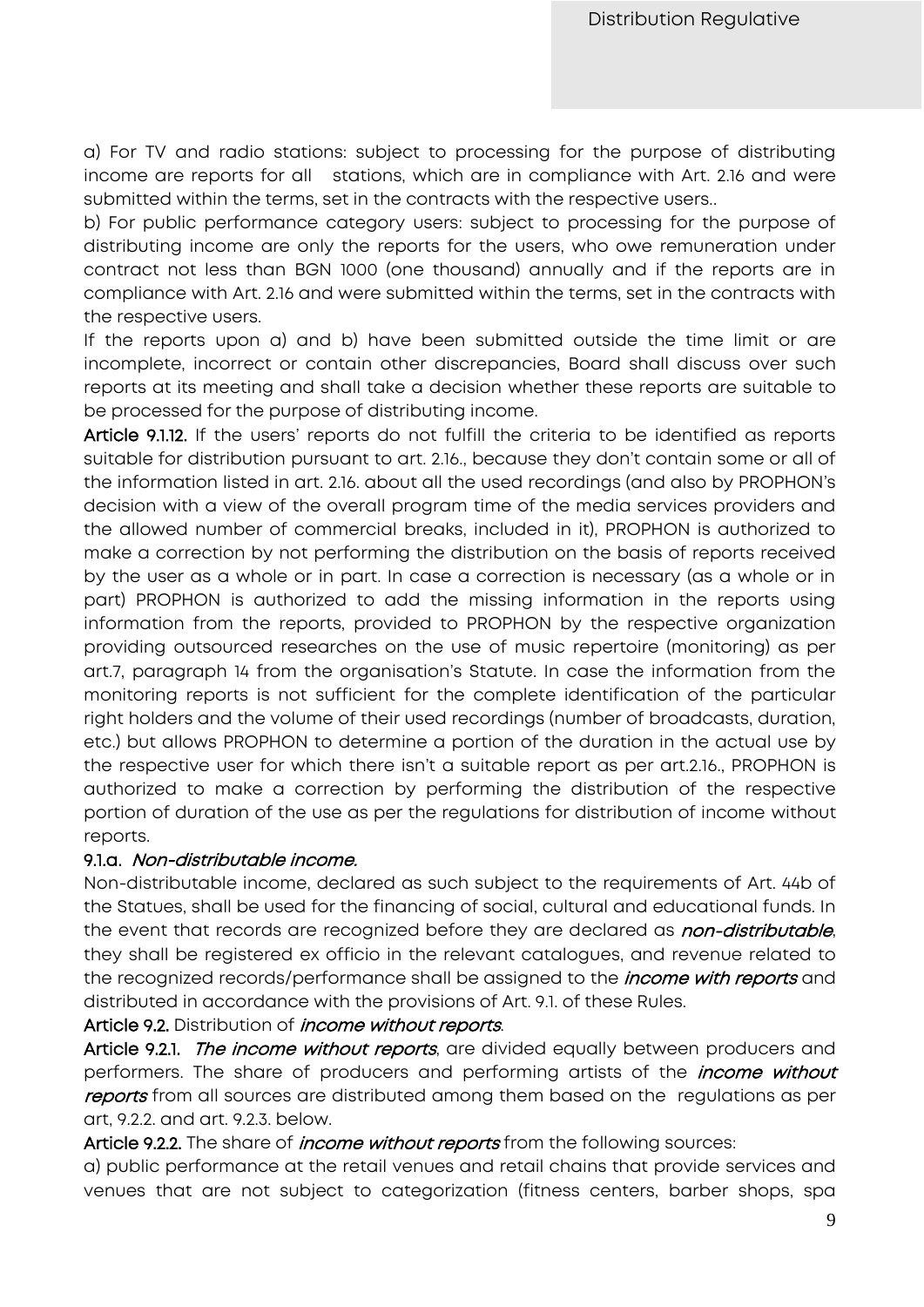centers, casinos etc.) and venues that do not fall within the criteria set in Art. 9.2.3 and Art. 9.2.4;

b) public performance at the retail venues and retail chains that provide goods (shops, supermarkets, petrol stations, stalls, etc), when the users have not submitted reports;

c) The offer by wireless means or by cable or other technical means, to access of unlimited number of people to the recording and to the performance incorporated within the recordings, or to parts thereof in a manner, allowing for such access to be carried out from a place and at a time, individually selected by any of them,

d) Use of recordings and performances incorporated within the recordings as a background for concerts and live performances and/or recreating (copying) them in non-interactive programs, designed to be publically performed,

e) Broadcasting of recordings and performances incorporated within the recordings by wireless means, transmission by cable or other technical means,

f) Compensation remuneration, where the records are being rerecorded for personal use, based on art. 26 LCRR, are distributed among them based on the *average share in* the airplay.

Article 9.2.3. The share of *income without reports* from the sources:

a) Retransmission by cable or by other technical means b) public performance in places for accommodation (hotels, motels, aparthotels, guest houses and guest rooms, tourist villages, hostels, boarding houses, bungalows, camps, spa resorts etc.),

are distributed among them based on the average TV airplay.

Article 9.2.4. Repealed.

(New) The share of *income without reports* from the public performance in restaurants and entertainment (restaurants, cafés, pubs, bars, discotheques etc.),

are distributed among them based on the average radio airplay.

Article 9.2.5. Repealed.

Article 9.2.6. Repealed.

Article 9.2.7. Repealed.

Article 9.3.1. The net sum, which is subject to distribution towards right holders (members and non-members) – producers and performing artists, available after the subtraction of administrative and other deductions as per the provisions of the present Regulatives, is distributed only between those right holders for whom the respective registration is conducted no later than three months before the conclusion of the respective distribution and/or for whom reports by users are provided before the conclusion of the respective distribution, and/or there is data from the external monitoring.

Article 9.3.2. Distributed remuneration for right holders – producers and performing artists (members and non-members) is kept as an inviolable deposit in a bank account for a term of 3 (three) years. Within 3 months after the expiry of the above-mentioned term for the respective distribution, the total sum of unpaid remuneration is divided as follows: 10 % (ten percent) of the total sum is allocated to Fund "Financial reserves". The rest of the sum is divided in two equal shares respectively to the two categories of right holders that PROPHON represents – producers and performing artists. 20 % (twenty percent) from each share is allocated for funding initiatives of the respective representative organizations and right holders for each category (producers or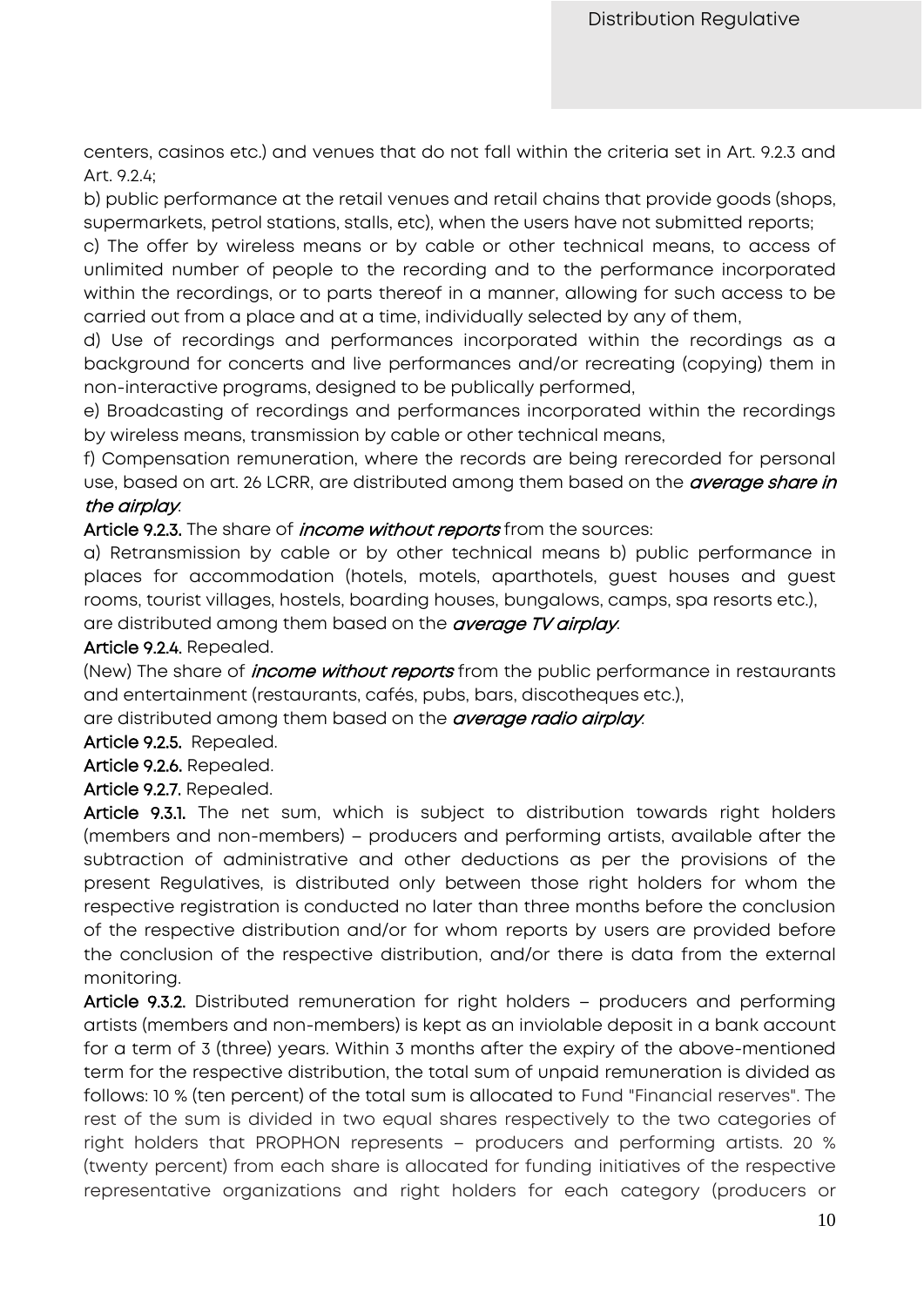performing artists). The rest of the sum is redistributed to the right holders based on the average airplay for the respective year of distribution.

#### Article 9.4. Payment of distributed remuneration

Article 9.4.1. PROPHON conducts distribution and payment of remuneration only with regard to recordings and performances which rights are duly certified. The finalized distribution of remuneration is announced by e-mail to PROPHON members, and publicly on the website – for non-members.

Article 9.4.2. Minimal amount for paying of distributed remuneration to right holders (producers and performing artists) is BGN 10,00 annually. Sums less than the set amount are not payable and are kept at PROPHON's bank account and are paid to the right holders in the year in which remuneration over the pointed amount is distributed to the relevant right holder.

Article 9.4.3. Distributed remuneration is paid out via bank transfer, to bank accounts pointed by the right holders. As an exception, remuneration distributed under the amount of BGN 1000,00 would be paid cash only by written request by the right holders.

Article 9.4.4. Every right holder has the right to get acquainted with the way their remuneration is determined in the distribution.

Article 9.4.5. Every right holder, if they wish, can get acquainted with the reports, submitted by the users, for the use of their recordings.

Article 9.4.6. Every rightholder has the obligation to update the information provided by him with regard to the payment, accountancy and declare the remunerations received by him, including to verify or update the bank account, in which he will receive remunerations, as well as the information about his citizenship, social security status, working capacity, if he is an heir of a rightholder and any other relevant information.

Article 9.4.7. Every rightholder has the obligation on the initial payment of his remuneration and for the purpose of the correct identification of the individual, to provide PROPHON with his personal data and to verify them via personal identity document. With submitting of identification data, the rightholder confirms that he is familiar with the provisions of the Distribution Regulative.

Article 9.4.8. By paying out remuneration to the respective right holder as per the provisions of the present Regulatives, PROPHON cannot be held liable in cases where third parties claim circumstances in conflict with the data submitted to PROPHON by the right holder who received remuneration, and lay claim to a share of the remuneration.

Article 9.4.9. Every right holder, who believes their remuneration is determined incorrectly, can make a complaint to the Board and it must be reviewed on their next meeting.

Article 9.4.10. If an error in the distribution and payment of remuneration is ascertained in accordance with Article 9.4.9. or otherwise, it is compensated when paying out the due remuneration for the next calendar year.

## Article 9.5. Repealed.

## Article 9.6. Repealed.

Article 9.7. For the purpose of the distribution and the correspondence with PROPHON in this regard, every rightholder, in case he is identified under Art. 9.4.7., in advance and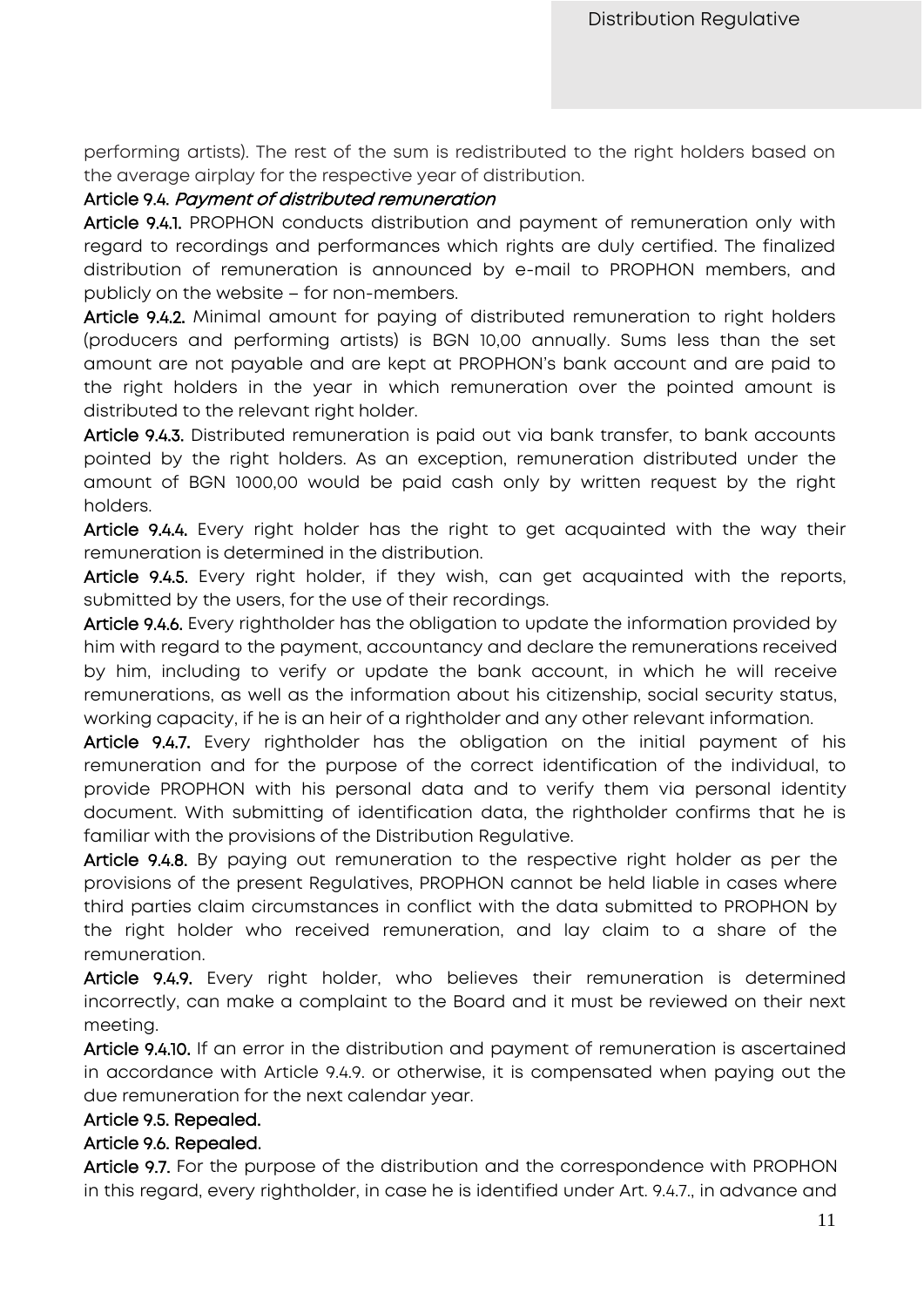in written has to provide PROPHON with his current e-mail address, as well as his current bank account for receiving of distributed remunerations. The information shall be send to the following email address of PROPHON: [razpredelenie@prophon.org.](mailto:razpredelenie@prophon.org) The rightholder has to notify PROPHON for changes in the information.

#### 9.7.1. Repealed.

9.7.2. Upon completion of the distribution pursuant to Art. 9.4.1., PROPHON shall notify the rightholders via the email addresses they have provided for the distributed remunerations and their due share.

9.7.3. In case the rightholder does not notify PROPHON in written in 14 days deadline upon sending the message with the information under Art. 9.7.2 for circumstances which require amendments in the provided information or the distributed remunerations, PROPHON initiates the payment of the remunerations.

#### 9.7.4. Repealed.

9.7.5. PROPHON pays the remunerations to the bank account specified by the rightholder, once the deadline under Art. 9.7.3. has expired and after the issuance and delivery of invoice by legal entities and VAT registered individuals. PROPHON shall issue documents certifying the payment of allocated remuneration in the statutory time limits or at the request of the rightholder.

9.7.6. The messages submitted by the rightholders through electronic means together with the data under Art. 9.7.3 shall be considered as an electronic document within the meaning of the Law on Electronic Document and Electronic Certification Services /LEDECS/ and the signing of the each message with the author names shall have the value of a handwritten signature in the relations with PROPHON within the meaning of Art. 13 para. 4 of LEDECS.

Article 9.8. The provisions of Art. 9.7. shall also apply to non-members, related collective management organizations, PROPHON has reciprocal representation contracts with, and legal representatives of other organizations for collective rights management or independent rights management companies under an agreement in accordance with Art. 94c, para. 2 of the LCRR, provided that they have been identified under Article. 9.4.7. (when applicable) and have provided information in advance to PROPHON in accordance with art. 9.7.

Article 10. PROPHON pays out the due partition of the *income with and without reports* as per art. 9.1. and art. 9.2. directly to the performing artists or to persons duly authorized by them, when these persons prove in written that they have the right to represent performers for relevant recordings for a determinate term or under a contract with a neighbouring society for collective management of rights. Individuals mentioned above, who received the distributed remuneration for the performing artists (producers, third party authorized persons or neighboring societies) are obliged to pay out the due distributed partition to the performing artists they represent, in accordance with the agreements concluded between them.

Article 11. Paying out the distributed remuneration for the respective calendar year is accounted for in a suspense account, in which the collected remuneration from users for the same calendar year is assigned to.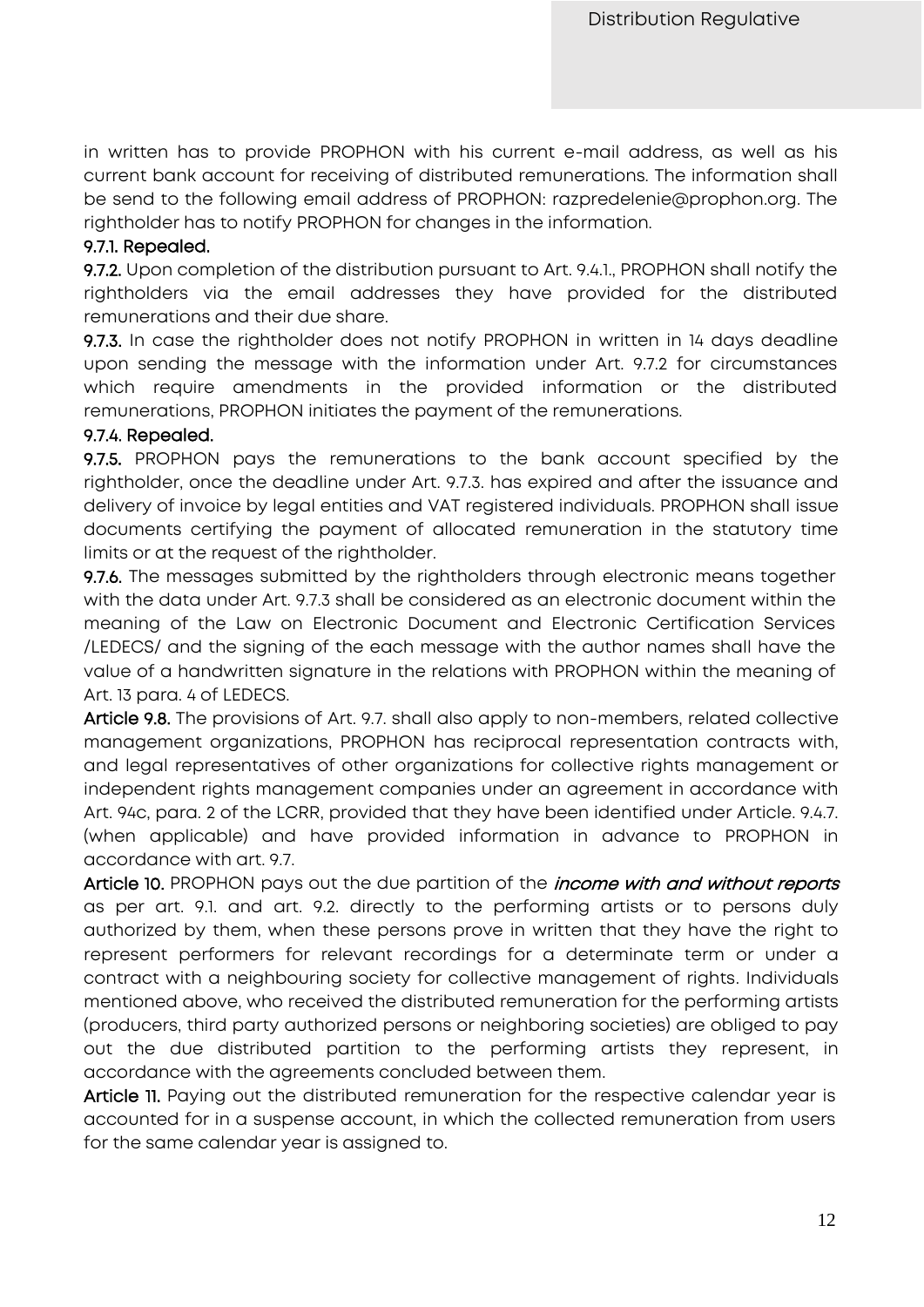Article 11a. PROPHON does not distribute revenues to producers - non-members and performing artists - non-members in cases when the latter have explicitly expressed disagreement with PROPHON collecting and distributing remuneration to them, received by users for the use if their repertoire as a whole or in part (individual recordings, albums) or have explicitly expressed disagreement with PROPHON collecting and distributing remuneration to them from explicitly stated uses.

Article 11b. Collected income from interests, penalties, additional economic activity and membership fee in the respective calendar year are not subject of distribution and are included in the revenue part of PROPHON's budget for the current calendar year.

Article 11b.1. PROPHON has the right to make deductions from income as per art. 11b included in the budget approved by the General Assembly for the respective calendar year in an amount not exceeding 300 000 (three hundred thousand) levs, for the needs of the funds, founded by the organization to finance social, cultural and educational activities in support of right holders represented by PROPHON. The total sum, deducted for funds in the respective calendar year, is divided in two equal parts, one of which is to be spent on fund for supporting the activities of producers, while the other is to be spent on fund for supporting the activities of performing artists. Annually, with a decision to approve the annual budget of PROPHON the General Assembly determines the respective organizations – beneficiaries of the society's funds. Every organizationbeneficiary is to be approved as a representative organization of right holders in the relevant category (producers or performing artists), which has deposited in advance to PROPHON no later than 15<sup>th</sup> of March for the respective calendar year a program, a strategy and a budget regarding the activity which is to be financed by the society's funds. Within the same deadline every organization-beneficiary of the society's funds provides to the General Assembly of PROPHON a report for the activities in the past calendar year, incl. a report for the spending of the grant received by PROPHON's funds.

Article 11c. PROPHON has the right to alter an incorrect payment or to compensate it with following payments within a period of 5(five) years after the payment.

Article 11d. Remuneration from users for the actual use of protected repertoire, received by PROPHON after the end date of the distribution for the respective calendar year it pertains to, is distributed together with the current distribution. The distribution of *income with reports* from this remuneration is carried out according to the received reports for the period of use it pertains to, when the total amount of the received remuneration as per the first sentence from a user under a respective contract exceeds 5000 (five thousand) BGN. If the amount from remuneration as per the first sentence by income with reports from a user under a respective contract is below 5000 (five thousand) BGN, the sum is added to the *income without reports* from remuneration, attributable to the current distribution. The distribution of unidentifiable income from remuneration as per the first sentence is carried out according to the principles of art. 9.2.2. (based on the "average share in the airplay" for the current distribution) ), art. 9.2.3. (based on the "average TV airplay" for the current distribution) and art. 9.2.4. (based on the "average Radio airplay" for the current distribution) . When distributing the due remuneration for a past period PROPHON applies administrative deduction at the rate applicable to the current distribution.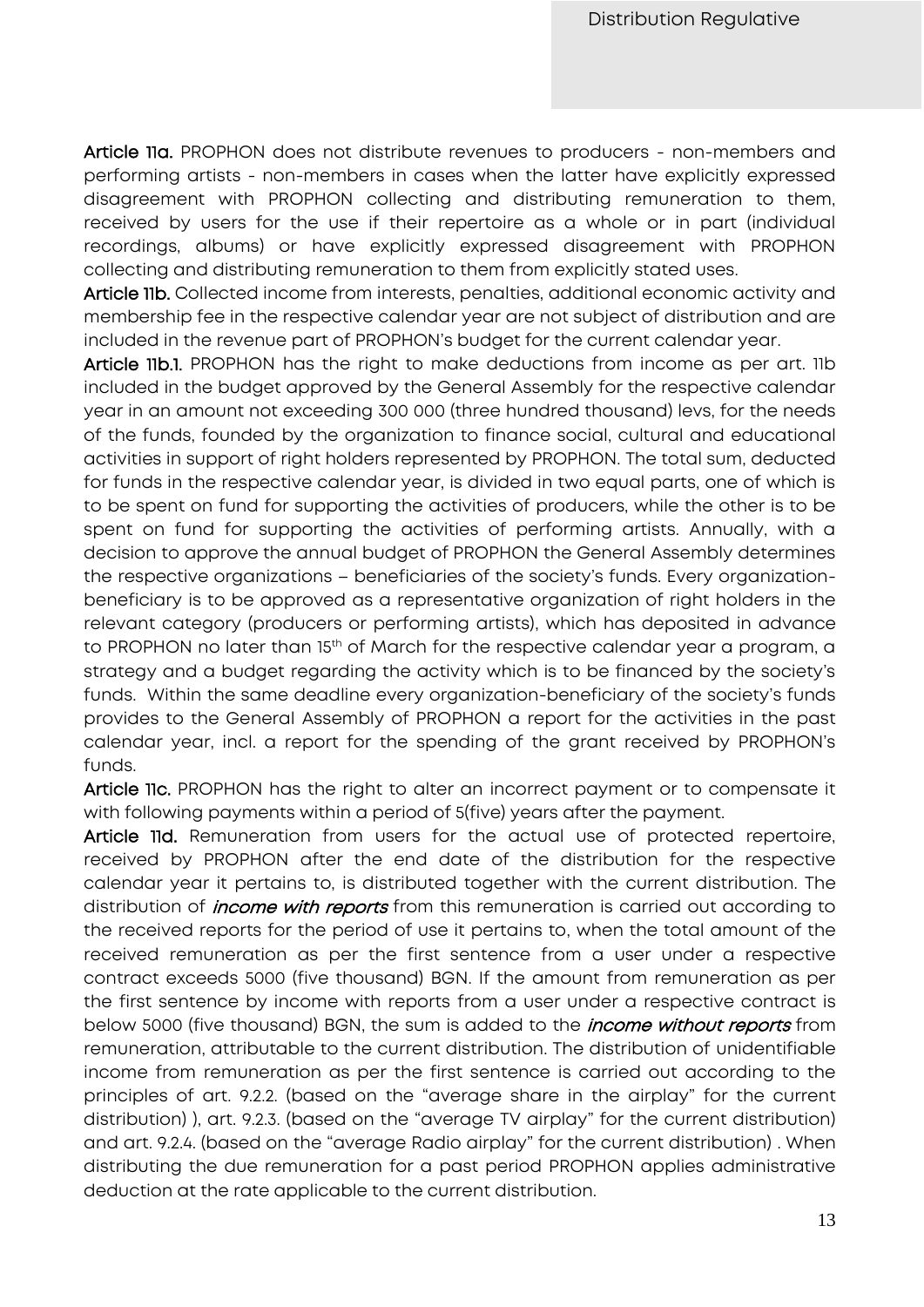#### ADVANCE PAYMENT OF REMUNERATION

Article 12. Once a year between 15<sup>th</sup> of January and 15<sup>th</sup> of February of the respective calendar year PROPHON makes advance payment of remuneration to producers and performing artists.

12.1. Subject to advance payment is the total remuneration received in the PROPHON's account no later than the 31st of December of the year preceding the month for advance payment, and which is to be distributed by PROPHON.

12.2. Entitled to advance payment of remuneration by PROPHON are only those right holders – producers and performing artists, who have participated in the last three distributions of PROPHON, finalized before 31st of December of the year preceding the month for advance payment and who have signed the reports and declarations for the results of these distributions.

12.3. PROPHON makes advance payment of remuneration only to those producers and performing artists who have deposited an application form for advance payment of remuneration no later than the 31<sup>st</sup> of December of the year preceding the month for advance payment. When the application is from a legal entity, authorized to receive an advance payment, PROPHON makes the payment only if an invoice for the amount which is to be paid in advance is issued by the entity no later than the  $14<sup>th</sup>$  of February of the respective calendar year.

12.4. The amount of remuneration which is subject to advance payment for the respective producer or performing artist who meet the requirements is calculated on the basis of their individual factor, defined as a relative share of the remunerations distributed to them in the last three finalized distributions in relation to the total amount of distributed remuneration for the three years, in accordance with the protocols signed by PROPHON.

12.5. The amount of remuneration paid in advance by PROPHON to every producer or performing artist should not be more than 50 % (fifty percent) of the amount received by multiplying their own individual factor as per art.12.4. by the amount of remuneration as per art. 12.1. which is to be distributed by PROPHON. Under the provisions of the preceding sentence and with the application form as per 12.3. the rightholder states the exact amount of the advance payment as a percentage which they wish to receive.

12.6. When making an advance payment PROPHON does not apply administrative deductions, The administrative deductions from the remuneration which is to be paid to producers and performing artists by PROPHON are applied after the respective distribution is finalized. The factor of the administrative deduction is applied on the total amount of due remuneration for the respective distribution including the amount paid in advance. The amount of administrative deduction is substracted from the remainder of the remunerations due to producers and artists after deduction of the remuneration paid by PROPHON in advance.

12.7. If after the completion of the current distribution it is found out that the respective producer or performing artist is not authorized to receive remuneration from PROPHON, the producer or performing artist must reimburse the amount of remuneration paid in advance for the respective remuneration within a period of one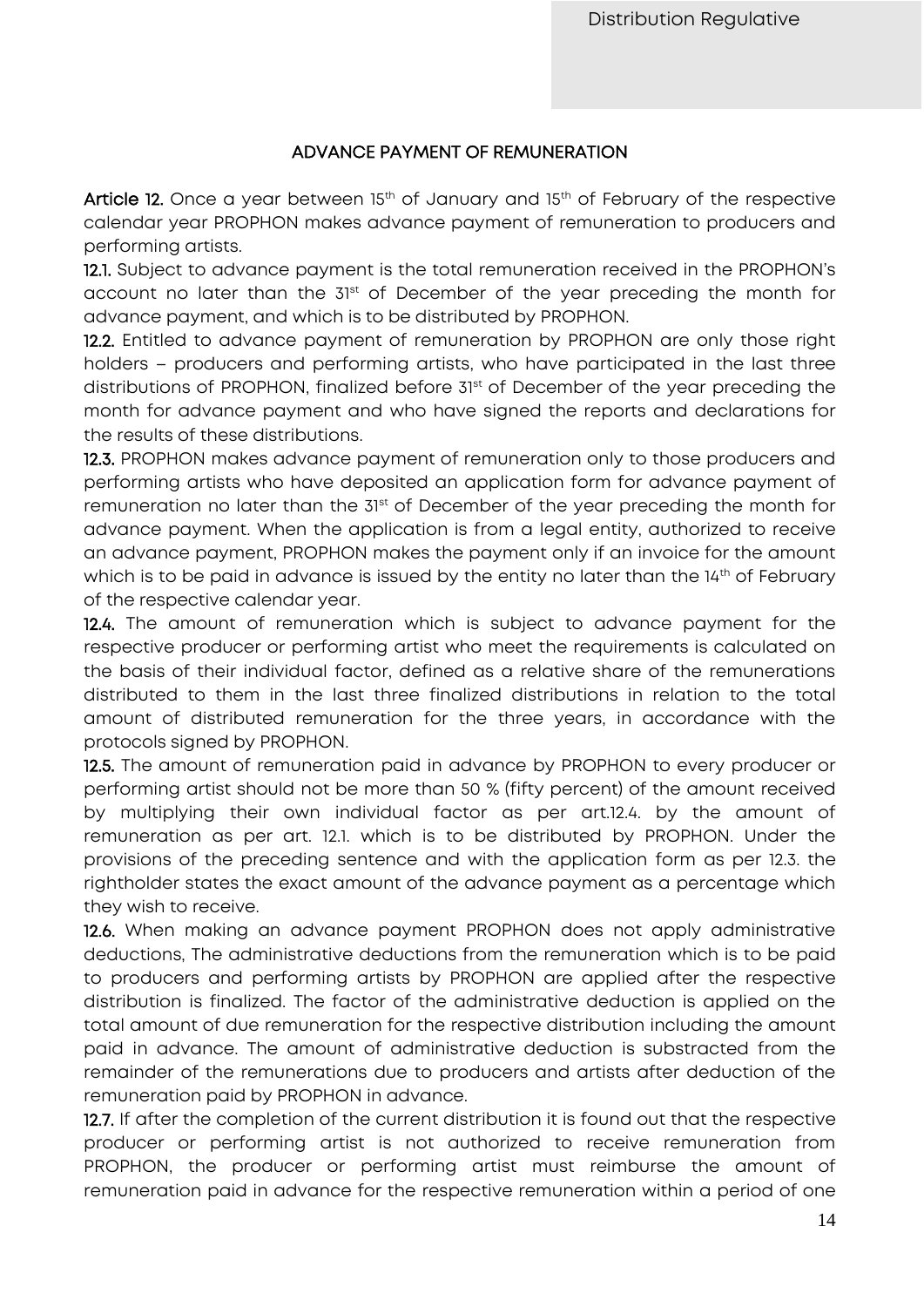month from the date of receiving the written notice thereof from PROPHON. The regulations of the preceding sentence are respectively applied in cases when the amount of the advance paid remuneration to a producer or performing artist exceeds the amount of remuneration due to them after the completion of the distribution.

#### SECTION TWO MEMBERSHIP, REPERTOIRE REGISTRATION AND DATA BASES

#### **MEMBERSHIP**

Article 12a. By signing a membership contract each member declares that they are acquainted and accept the Statute of PROPHON and the present Regulatives, from which the arise the following obligations in relation to the rights entrusted for collective management:

12a.1. to entrust PROPHON with the collective management of their transferable material rights as per LCRR authorizing the secondary use, the cable retransmission of recordings and performances incorporated in the recordings from their catalogue, including these produced later, as well as the right to collect and distribute compensation remuneration as per art. 26 from LCRR;

12a.2. to entrust PROPHON with the collective management of their transferable material rights as per LCRR authorizing the secondary use, the cable retransmission of recordings and performances incorporated in the recordings, including these produced later, from the catalogues of other producers, whose rights are acquired by them based in agreements for exclusive representation of third parties, and the right to collect and distribute compensation remuneration as per art. 26 from LCRR;

12a.3. to entrust PROPHON with the collective management of the transferable material rights of performing artists, if they are explicitly authorized to represent them for the recordings comprised in their catalogue;

12a.4. to submit accurate, true and exhaustive information about the volume of represented rights, which they entrust to PROPHON for collective management, as well as about the content of the catalogues represented;

12a.5. not to grant permission for the use with commercial purpose of his own phonograms and music videos, which are assigned to PROPHON for management on exclusive basis in accordance with the Statute. In these cases such permission shall be invalid;

12a.6. not to undertake activities which would result in moral and/or material damage to PROPHON and/or its members;

12a.7. to inform PROPHON in writing within 7 days deadline for each case when he grants permission on his own for the use with non-commercial purpose of own phonograms and music videos according to the Statute.

Article 12b. The right under Art. 12a1 for public performance rights by sounding publicly, accessible premises, areas and vehicles is granted to PROPHON for collective management on exclusive basis in accordance with the Statute, unless the applicant does not exclude it explicitly in written.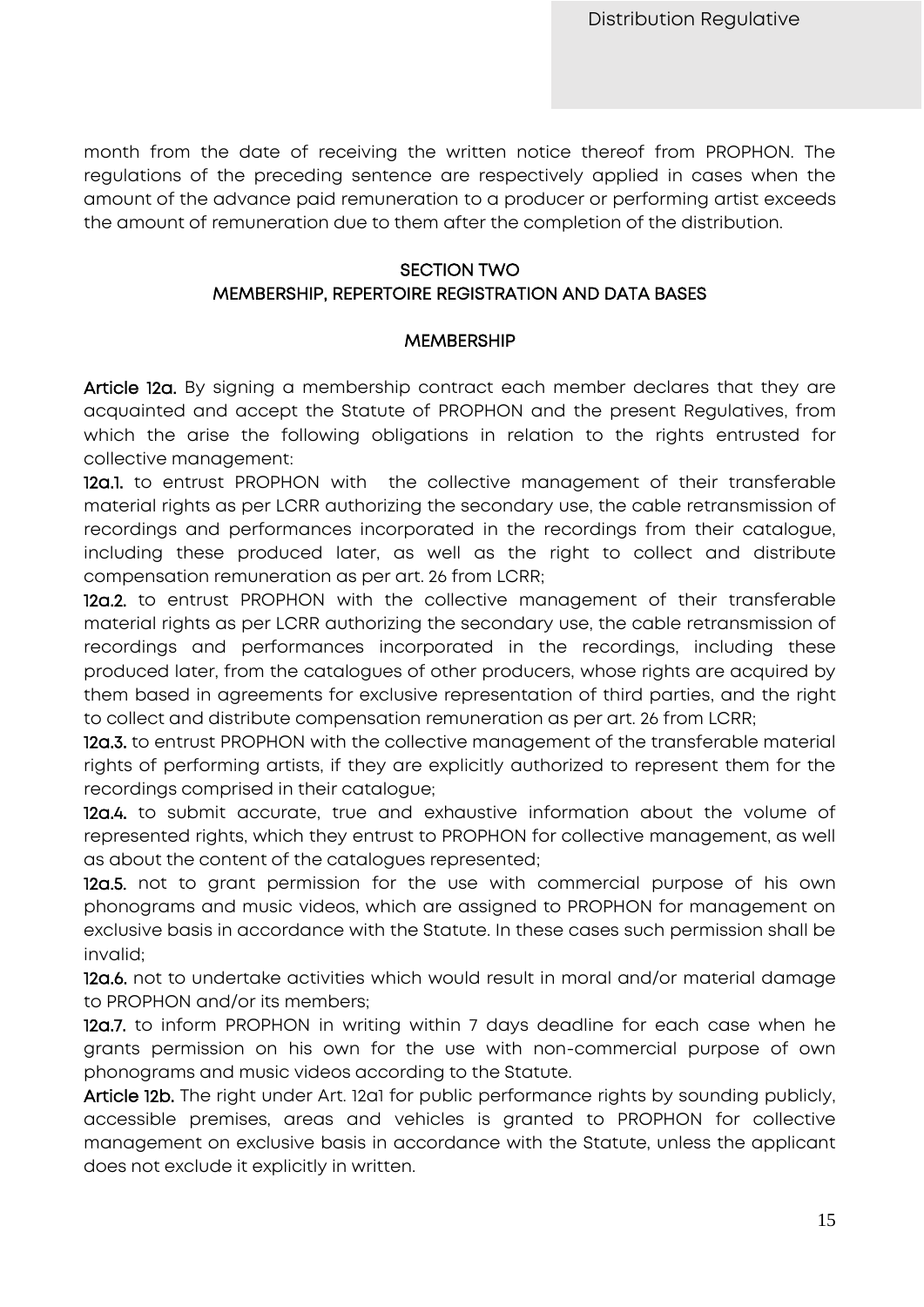Article 13. Each member has the following obligations in relation to providing evidence for the volume of represented rights, entrusted to PROPHON for collective management:

13.1. To prove their capacity as a producer by submitting a copy of certificate issued by the Ministry of Culture for at least one sound recording up to the moment of submitting membership request documentation to PROPHON after the pattern approved by the management;

13.2. To prove that they represent rights over the catalogue of other producer for the territory of Republic of Bulgaria, by submitting a certified copy of the agreement for exclusive representation (license agreement). When a contracting party under such agreement is a foreign producer (physical or juridical entity), the member is obliged to submit also a respective translation of the agreement (the extract of the agreement) in Bulgarian , done by chartered translator;

13.3. To prove that they represents the rights of performing artists with regard to the recordings, comprised in their catalogue, by submitting certified copies of the agreements whereby they have acquired performers' rights.

#### REPERTOIRE REGISTRATION AND DATA BASES

Article 14. For each member ensue the following obligations in regard to the registration of the represented catalogue/catalogues:

14.1. To register with PROPHON the recordings of their producer catalogue after the pattern approved with a decision of the General Assembly, as well as to update it in timely manner when changes therein appear, but at least two times a year;

14.2. To register with PROPHON the represented recordings from the catalogue of other producer based on agreement for exclusive representation (license agreement) for the territory of Republic of Bulgaria. In such cases registration of the represented recordings 'per track' may be performed through an exchange of unified international data-bases through neighbouring collecting society of producers and performing artists.

Article 15. Format for registration of members' catalogues and requisites required:

15.1. Each member of PROPHON is obliged to register the catalogue represented by them in two data bases – one for sound recordings and another – for recordings of musical audiovisual works;

15.2. Registration is carried outas a document, signed and stamped on each page by the respective producer-member, as well as in electronic format (in MS Excel file – \*.xls format). For the licensed catalogues a signed and stamped list of the labels comprised therewith is submitted. Registration is also done electronically through the relevant application, accessible from the PROPHON website at www.prophon.org;

15.3. Requisites of the registration documents: producer; title of the recording; ISRCcode; main performer /s, soloist /s; musicians who have participated in the recording (studio musicians)/other performers, conductor /s; album title duration; the year of the recording; the year of publication; country of recording; country of publication; producers' and performers' shares in the recording;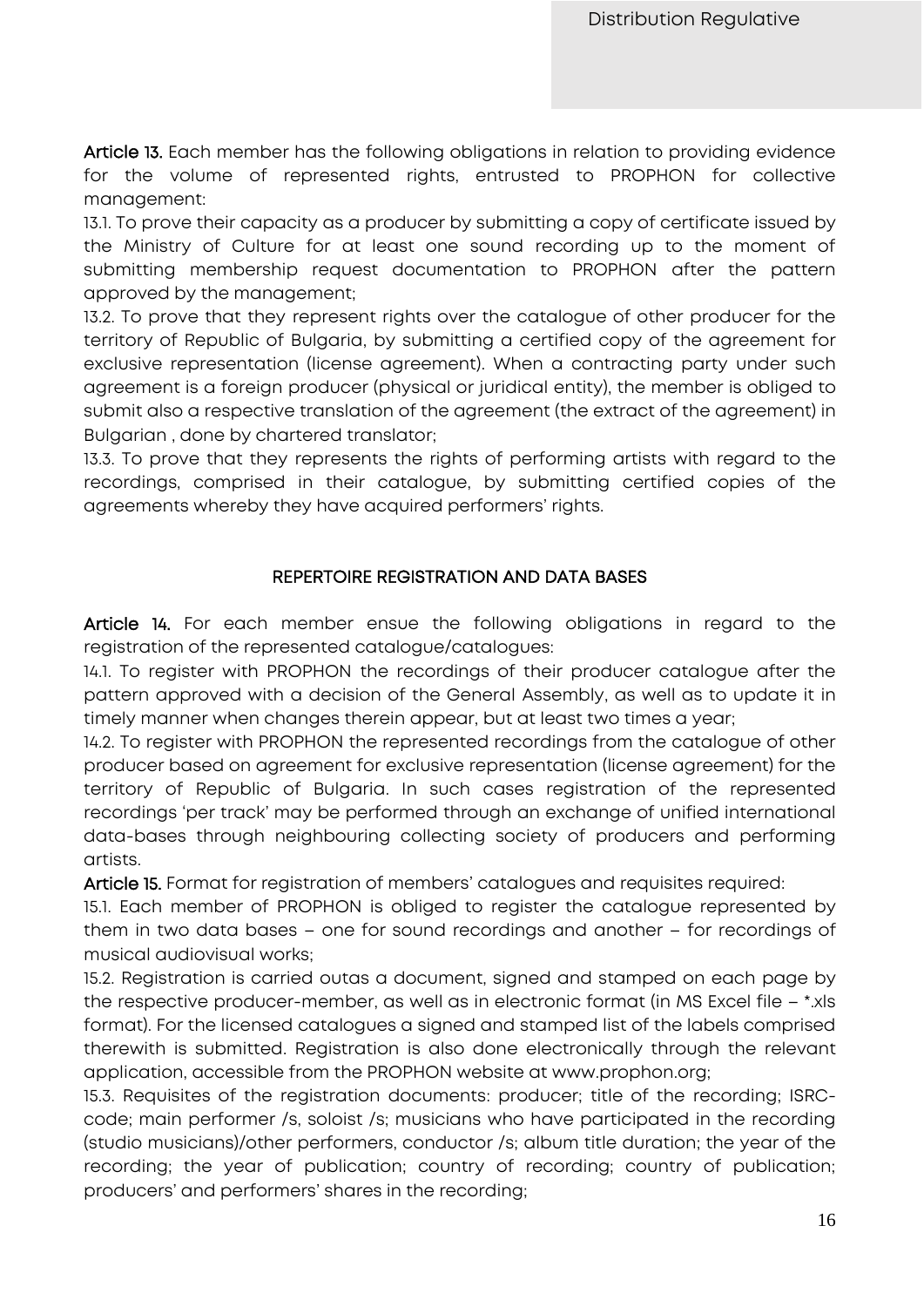15.3.1. (new) optional requisites, enabling the process of identification of the recording: composer; lyrics author, arranger, genre, etc.

15.4. Members of PROPHON are obliged to submit written notices for changes regarding the volume of the represented rights, entrusted for collective management to PROPHON, as well as regarding the registered catalogues within 14 days after the reason for such changes has occurred.

Article 15a. The regulations regarding the format for registration of catalogues, including requisites required, are applied respectively for registration of catalogues by non-members.

Article 16. The right holder conducting the registration (member or non-member) bears responsibility for the truthfulness of the content in the registration documents, which they sign and submit. Until proven otherwise, as producers and performers are considered the persons specified as such in the catalogues registered with PROPHON.

16.1. If a member of PROPHON has not paid the yearly fee for membership renewal, PROPHON deducts the fee for membership renewal from the due remuneration for this member as per the finalised distribution for the respective year. In case the due remuneration for this member does not cover the yearly fee for membership renewal, PROPHON deducts the amount from the remuneration for this member for future periods until the full amount is covered.

Article 17. In case that disputes regarding the holder of neighbouring rights over recordings or performances incorporated within the recordings arise during the distribution, PROPHON has the right not to carry out the payment of the distributed remuneration for the use of the respective recordings until the dispute between the claiming parties is resolved.

17.1. In cases of dispute over rights, each right holder who is a party in this dispute, is obliged by PROPHON's request to submit additional information and documents, which would have evidential value for their ownership of the neighbouring right over the recording and / or performances, registered by the same person

Article 17a. PROPHON shall have the right to defer payment of remuneration allocated, in the event a double claim procedure is initiated. Double claim under Art. 17. refers to a conflict between an existing registration (including the ex officio made registration) of performance or recording and a subsequent request for registration of the same performance or recording from another person.

17a.1. For initiating a double claim procedure, the person who claims his rights are concerned, shall submit a written application form. PROPHON shall examine the latter within 14 days and in case the application is not supported with evidence for the rights over the performance / recording as claimed, PROPHON shall instruct the applicant to provide such. If within 30 days of receiving PROPHON's instructions the applicant does not submit evidence to support his claim, the application shall be considered withdrawn.

17a.2. In case the application meets the requirements of Art. 17a.1., PROPHON shall defer payment of any remuneration allocated, and shall notify all concerned initially registered right holders for the claim of the applicant in respect of the relevant performance or recording. In case that with the initial registration of the performance/recording, subject of the claim, no evidence for the rights has been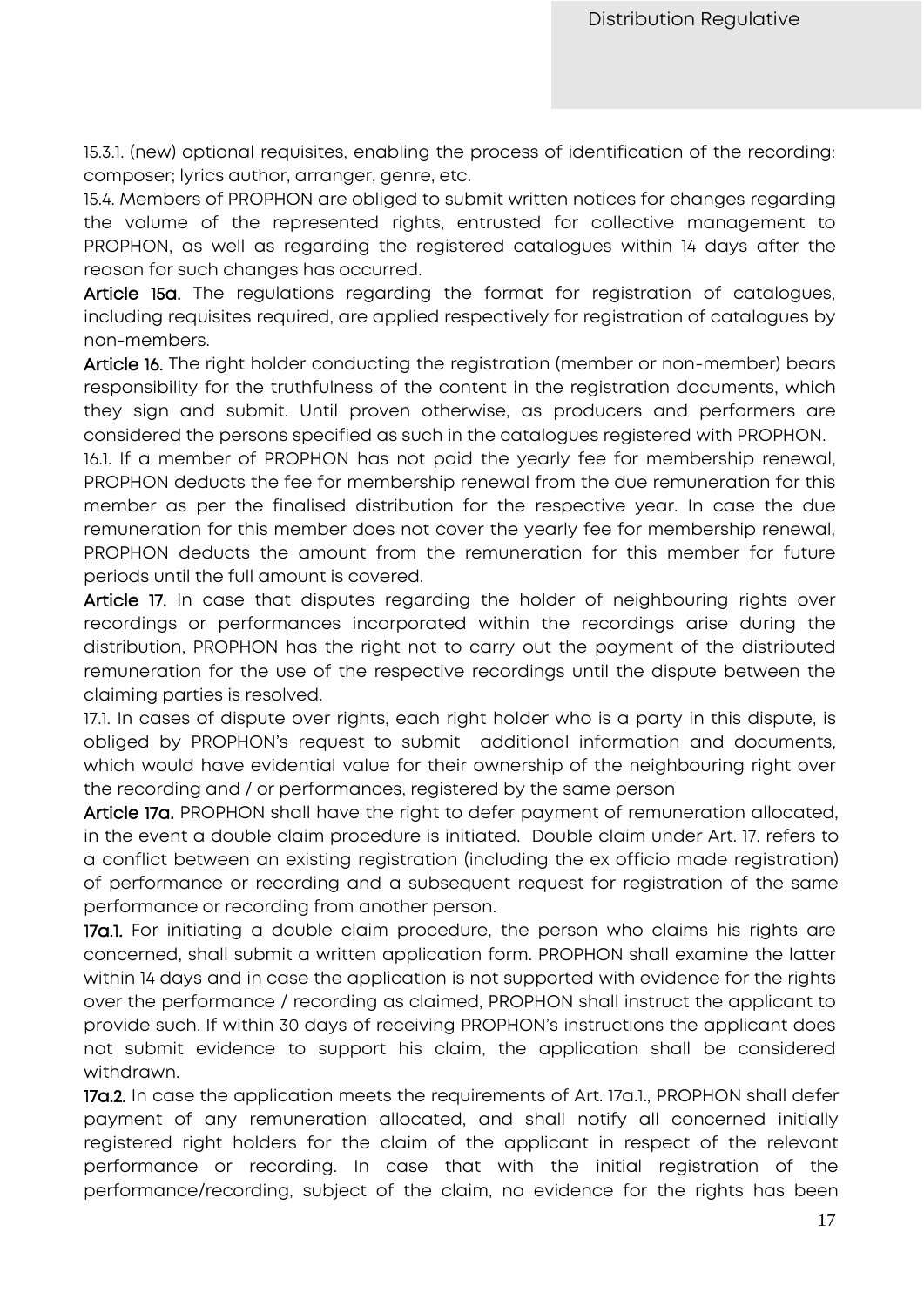provided from the originally registered right holders or any of them, PROPHON along with the notification shall instruct them to provide such within 30 day period. If within 30 days of receiving PROPHON's instructions the initially registered right holder fails to provide evidence, his registration shall be canceled and PROPHON shall pay the remuneration allocated to the applicant.

17a.3. In order for PROPHON to accept as evidence within the meaning of Art. 17a.1 and Art. 17a.2 the documents submitted by the arguing parties, PROPHON shall perform only a formal check of whether the following attributes are existent in them:

- the period for which the rights have been licensed;

- the territory for which the rights have been licensed;

- clauses containing specific requirements / restrictions;

- the documents are signed and dated properly,

including whether the documents provided are evidence of publication of the recordings/performances and/or appropriate payment and/or accounting documents of individualized basis for payment in respect of the recording or performance, subject of the claim.

17a.4. In the event that both arguing parties present evidence, PROPHON shall notify them that there is a double claim and should instruct them to resolve it voluntarily or take the dispute to court.

17a.5. PROPHON shall resume payment of deferred remuneration allocated to the relevant right holder when the double claim is resolved with:

- entered into force court or arbitral decision;

- one of the parties deposit a written notification form for relinquishing his claim;

- a written agreement between the arguing parties;

17a.6. In the event that within 6 /six/ months of receipt of the notification under Art. 17a.4., the double claim is not resolved by any of the means set out in Art. 17a.5, and proceedings before the court or arbitrary tribunal have not been initiated, PROPHON shall pay the deferred remuneration allocated to the initially registered right holder. In the event that within the same period proceedings before the court or arbitrary tribunal have begun and PROPHON has been notified about it, the payment of remuneration allocated shall be postponed until the decision of the respective body enters into force.

17a.7. In the event that once the double claim is resolved, as provided for in section 17a.5, it is required a change to the existing registration of the performance and/or recording in PROPHON to be made, the change shall take effect as from the date of filing the application form under section 17a.1.

17a.8. PROPHON shall not be entitled to defer payment of allocated remuneration for performances, recordings and/or category of rights over them, that are not subject to the double claim.

Article 17b. Registrations of catalogues and rights, and for performing artists – also their quality of participation under art.26.1 and art.26.2 of the present Regulatives, are taken into account for the respective distribution if they are conducted no later than three months before the end date of the respective distribution according to the distribution's timetable, approved by the General Assembly. Registrations of catalogues and rights, and for performing artists – also their quality of participation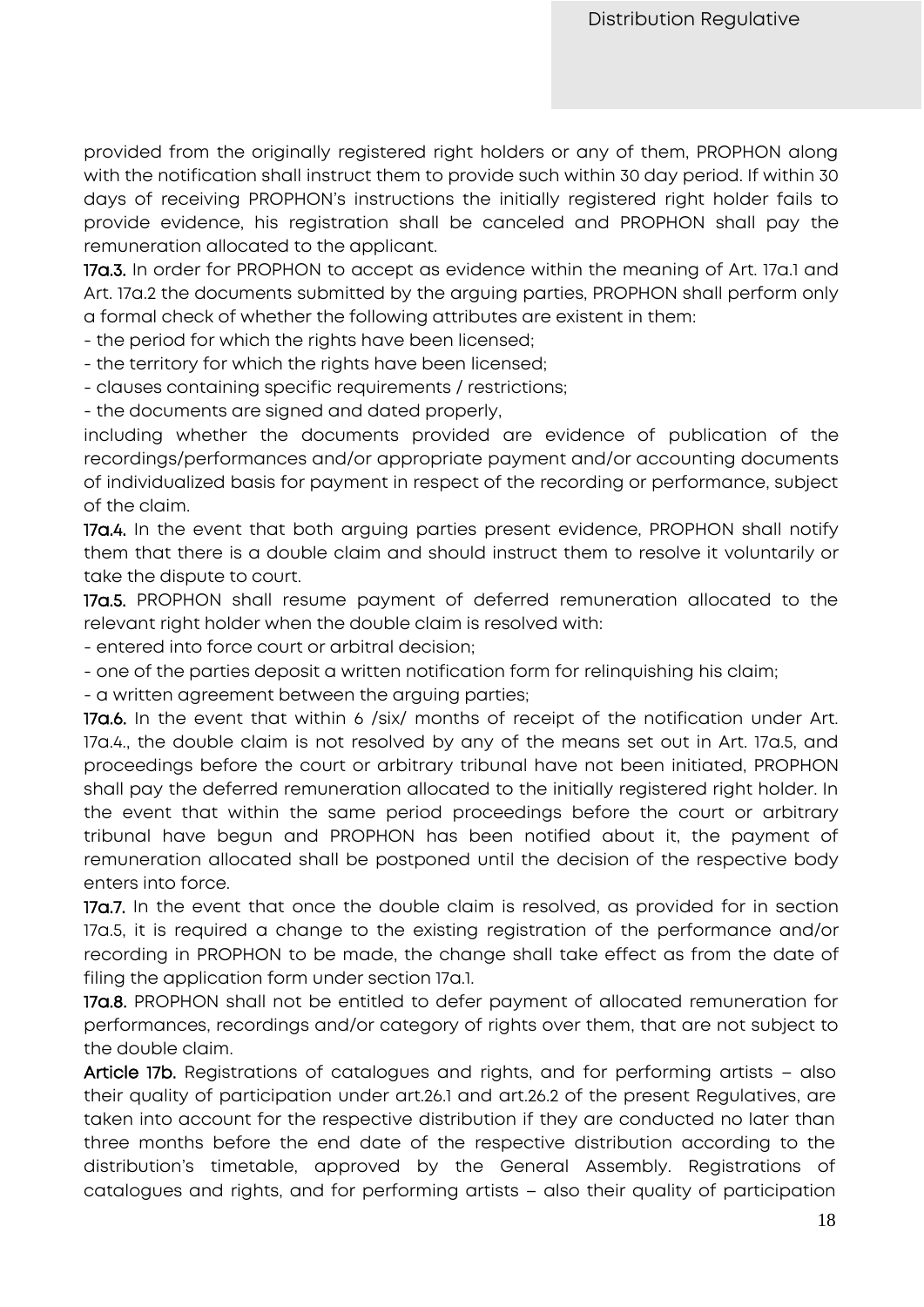under art.26.1 and art.26.2 of the present Regulatives, conducted within less than three months before the end date of the respective distribution according to the distribution's timetable, approved by the General Assembly, are taken into account for the next distribution. The conducted registrations are entered into the information system for distribution and are taken into account only after the registration is conducted, acting from this moment forward. Adjustments and data supplements regarding finalized distributions are not allowed.

#### DATABASES

Article 18. PROPHON generates, maintains and updates its own database as per art. 2.9. from the registered catalogues, users' reports and/or external monitoring data.

Article 19. The content of PROPHON's databases is: registered content (registered catalogues by right holders) and ex officio entered content (content which is not registered by right holders but is compiled by data from users' reports and/or external monitoring data)

19.1. Registered content is that for which official information from the right holders has been received as provided in art.14 and art.15 and is stored in:

19.1.1. the operational database in PROPHON's information system;

19.1.2. right holders' catalogues – members and non-members of PROPHON, maintained in PROPHON's information system out of the operational database or maintained in a file format on PROPHON's server.

19.2. Ex officio entered content is that, for which no official information from the right holders has been received and is maintained in the operational database of PROPHON only for the purposes of fair distribution. This content is completed with the information from the received users' reports and/or the data in the external monitoring, when no right holder has registered certain reported recordings. PROPHON does not search for additional information for ex officio entered content. Ex officio entered content is subject to adjustments and amendments based only on registered content, received by PROPHON no later than three months before the end date of the respective distribution, according to the distribution timetable approved by the General Assembly. Adjustments and amendments in the ex officio entered content based on registered content, received by PROPHON within less than three months before the end date of the respective distribution, according to the distribution timetable approved by the General Assembly, is taken into account for the next distribution. Article 20. Repealed.

#### DISTRIBUTION TO PERFORMING ARTISTS

Art. 21. Repealed.

#### Art. 22

1. On request from PROPHON the performing artist who took part in a certain performance is obliged to prove the reason whyhe/she is considered to be the right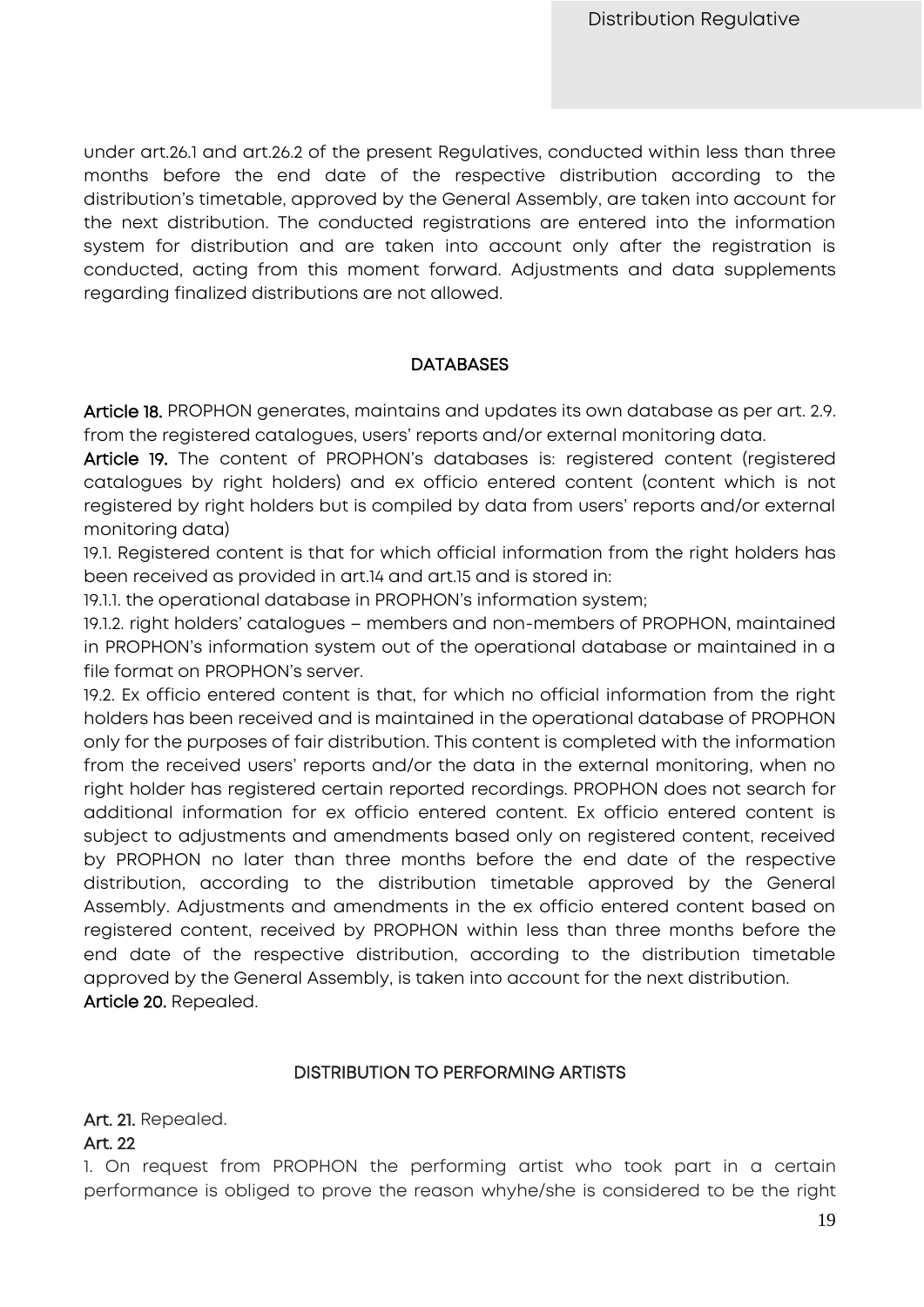owner for the recordings/titles specified in the playlist reports processed for the purposes of the distribution, for instance by submitting: a recording contract he/she has signed; a list of the performers who participated in the recording or other documents, proving the participation of the performing artist in the specified recordings.

2. If there is doubt about the grounds of the remuneration payment claim, submitted by the performing artist, as well as in case of impugnation of the claim by another participant in the recording, PROPHON has the right to postpone payment of remuneration for the use of certain recording until an equitable settlement of the argument is achieved.

#### Fund Distribution

## Art. 23

In order to distribute the sums available for distribution to the individual performing artists who took part in the recording as fair as possible, following principles of distribution are applied:

A. Actual use – in accordance with the timing as per playlist reports of the recording, per certain source of collected remuneration;

B. Point system, rewarding the performance of the performing artist who participated in the recording with one or more points.

#### Art. 24

1. The distribution is done by category (popular or classical) based on an arithmetic method, formulated hereunder in art. 25. Consequently the sum collected in the category "popular" is distributed among the performing artists of popular music; the sum collected in the category "classical" is distributed among the performing artists of classical music.

2. The "Classical" category includes: symphonic performances, performances of dramatic musical works (opera, operetta, musical), choir performances and chamber concerts, folk music, as well as other performances of classical music.

"Popular" category includes: performances of jazz, pop, rock and cabaret music, improvisations, as well as other performances of popular music.

Distribution of due shares of the sums per recording

## Art. 25

1. Distribution to the performing artists is done as follows:

A. The total amount available for distribution to a category of performing artists is divided by the number of seconds of actual use of repertoire, for which remuneration is due, per certain source of collected remuneration.

B. This sum per second is multiplied by the number of seconds of use of a title, which results in a sum per title, subject to distribution among the performing artists, who participated the recording.

Calculation of the performing artists' share Art. 26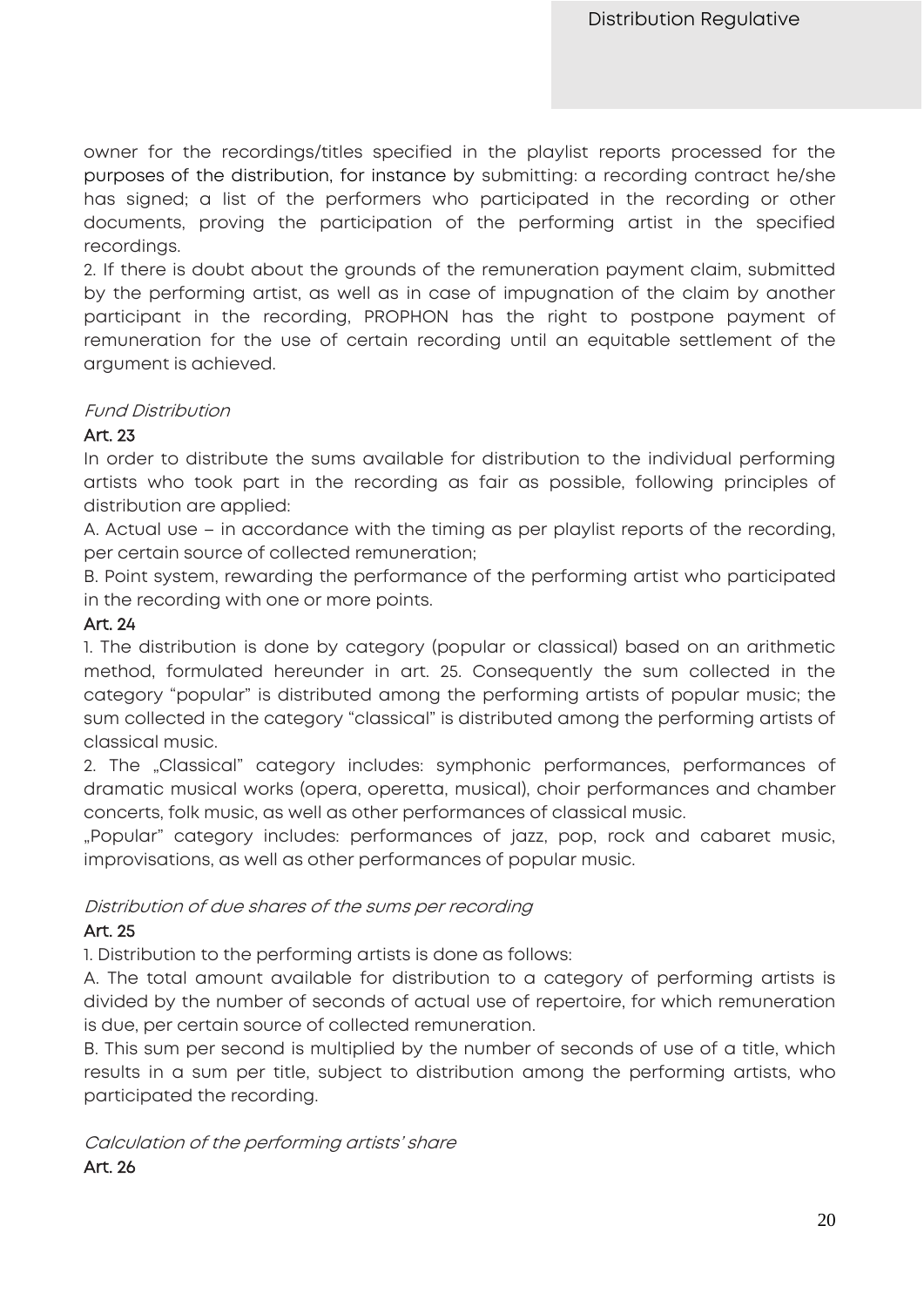1. The performing artist of popular music, who in such quality has participated in the performance of a certain recording, shares the sum for this recording as per art.25, in accordance with the following scale:

• group members/soloists – 5 points;

 $\cdot$  conductor – 3 points;

• session/studio musicians; musicians who participated in the recording/other performers – 1 point,

On the understanding that the sum, distributed among musicians who participated in the recording / studio musicians, will never exceed 50% of the whole sum for the recording.

2. The performing artist of classical music, who in such quality has participated in the performance of a certain recording, shares the sum for this recording as per art.25, in accordance with the following scale:

 $\cdot$  soloist – 5 points;

 $\cdot$  conductor – 5 points;

• other performers – orchestra musicians etc. – 1 point.

3. When there is reported use of a recording, for which the performers' rights are not registered by anyone, the remuneration for those rights is distributed and paid, if possible according to the terms of the present Regulatives, to the performer indicated as such in the usual way in the users reports or in the external monitoring data (the so called ..main artist").

4. The remuneration under Art. 25 for the use of certain recording can be shared in proportion, other than the one in p. 1 and p. 2 of the above scales, if there is an explicit agreement for this between the artists that took part in the recording, directly or through the producer of the recording, and valid agreement that certifies this fact has been presented. The interested parties have to provide the documents under the latter sentence on time, for the purpose of the correct update in the data bases with regard to the distribution. In the cases of registered change within ongoing process of distribution, in which an additional remuneration has to be paid to one artist at the expense of another, who already has received remuneration, PROPHON has the right to conduct additional payment from Fund "Financial reserves", created with this purpose. In the follow-up distribution PROPHON ex officio deducts the overpaid remuneration of the relevant artist and recovers it in Fund "Financial reserves". PROPHON notifies the artist for this deduction.

#### Art. 27

Performing artists who in their quality of musicians who participated in the recording (studio musicians) have played/sung several parts for the realization of a certain recording, can be counted three times at most for receiving a point as described in art. 26.

Non-distributable and/or non-payable sums Art. 28 – Repealed.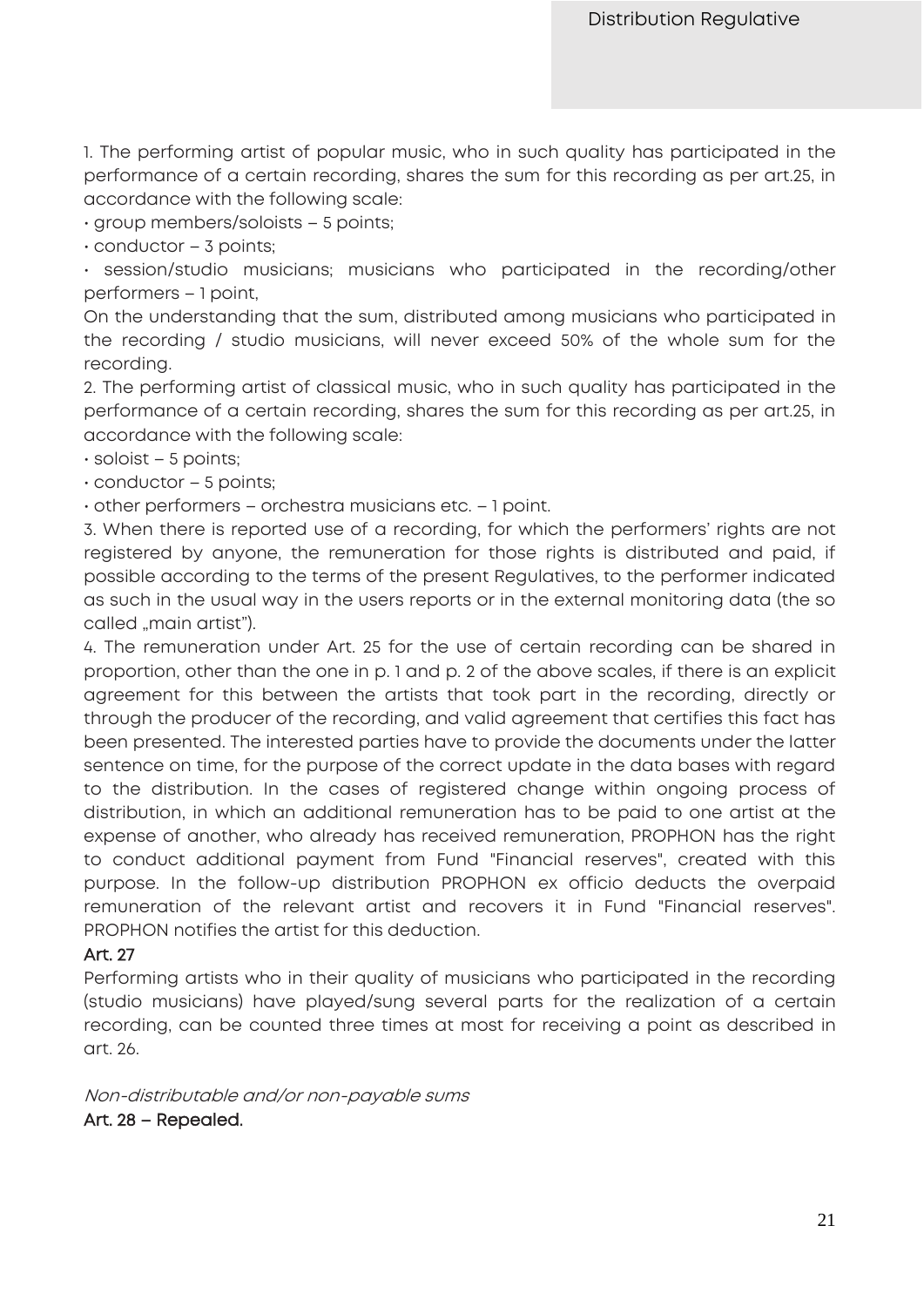Distribution of funds collected for the benefit of foreign performing artists and distribution of sums collected via foreign neighboring societies for the benefit of Bulgarian right holders

#### Art. 29

1. The provisions of these Distribution Regulatives are fully applicable to the distribution of funds collected for the benefit of foreign performing artists.

2. Remuneration received by PROPHON on the basis of a a contract with a foreign collecting society for the benefit of Bulgarian right holders for the use of their repertoire abroad, are distributed based on the information received from the relevant collecting society and proportionally to the use of music, in accordance with the distribution rules applied by the foreign organization and with the provisions in this regard, set in the agreement.

3. Exceptions from the specified in paragraph 1 and paragraph 2 are possible only in case that PROPHON has signed a contract with a neighboring society, according to which the remuneration collected by both organizations will be paid to local right holders as a mutual compensation.

In that case the funds will be assigned as proportionally as possible to the use of music in the respective country to right holders – performing artists in Bulgaria, who have entrusted PROPHON with the management of their rights in the respective country.

4. The specified in this article can never result in payment of remuneration to the right holder more than once for the same use of music.

## Other provisions

Art. 30. Repealed.

#### SECTION FOUR TRANSITIONAL AND FINAL PROVISIONS

§ 1. The distribution of remuneration may begin only when the rights of producers and performing artists are duly documented, proved, and their volume is registered with PROPHON after the unified pattern.

§ 2. The rights of producers are proved by contracts, certificates issued by the Ministry of Culture, payment bills and tax documents (copies of annual tax declarations).

§ 3. The representation of performing artists is proved by duly countersigned copies of agreements with them or original, notarized powers of attorney, thoroughly listing the volume of granted rights. When submitting the agreements as per first clause, the originals must be submitted for verification.

#### § 4. Repealed.

- § 5. Repealed.
- § 6. Repealed.
- § 7. Repealed.
- § 8. Repealed.
- § 9. Repealed.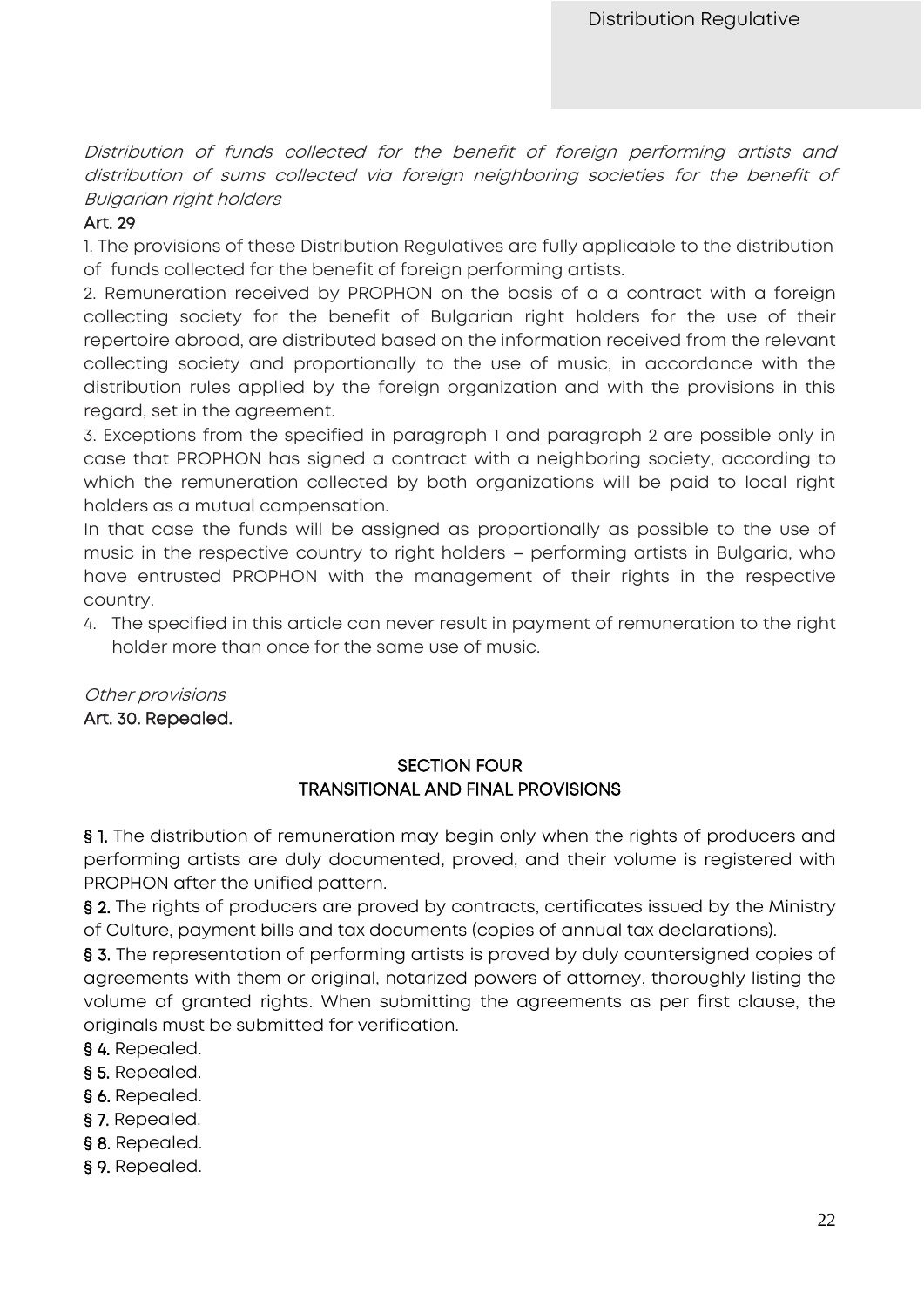§ 10. The present Distribution Regulatives are created and approved by the General Assembly pursuant to art.40, paragraph 6 from LCRR, art. 8, paragraph 1, b. b), in conjunction with art. 21, paragraph 1, b. g) from PROPHON's Statute and enters into force on 21.09.2004.

§ 11. In order to implement the decision of the General Assembly made at the session held on 13.01.2003 regarding the recovery of membership fees of PROPHON's founding members, the reimbursement of fees is to be deducted after the deduction of administrative costs from the total amount of remuneration collected in 2002 from all sources and distributed proportionately by source - public performance and broadcasting, and by right holder – members and non-members, the shares of producers and performing artists.

§ 12. The first distribution covers the collected remuneration during the calendar years 2002 and 2003.

Due to the imperfections of the reports received from BNR for the calendar years 2002 and 2003 PROPHON determines the percent ratio between the identified recordings from the reports and the total amount of music in BNR's programs annually. The remuneration paid under contract is divided in the same ratio. The part of the remuneration which corresponds to the identified airplay is distributed according to the present Regulatives, and the remainder of the remuneration becomes part of the annual budget of the organization for 2005. In order to determine the total amount of music in BNR's program, a relative share of 50 % in the program time is assumed.

§ 13. In order to accelerate the distribution process of the collected remuneration only for 2002 and 2003, the part of the unidentifiable income which is distributed on the basis of "market share" is to be distributed on the basis of "average airplay" by all commercial operators PROPHON has signed contracts with.

§ 14. The distribution for the calendar years 2004 and 2005 is to be performed by the end of the calendar year 2006.

§ 15. The deadlines for performing the distribution for the calendar years calendar years 2005, 2006, 2007 and 2008 are as follows:

А. For the calendar year 2007 – April 2010;

B. For the calendar year 2008 – December 2010.

§ 16. In order to optimize and accelerate the process of distribution for the period between 2005 and 2008 the following criteria are determined for media, whose reports are to be processed for the purposes of the distribution:

А. For TV stations: to be processed for the purposes of the distribution of identified income are only the reports of those TV stations which pay remuneration not less than 3000 (three thousand) BGN per year.

B. For radio stations : to be processed for the purposes of the distribution of identified income are only the reports of those TV stations which pay remuneration not less than 12 000 (twelve thousand) BGN per year.

The income from collected remuneration from all other media is considered unidentifiable and is distributed according to the regulations of the present Regulatives for distribution of unidentifiable income.

§ 17. Repealed.

§ 18. Repealed.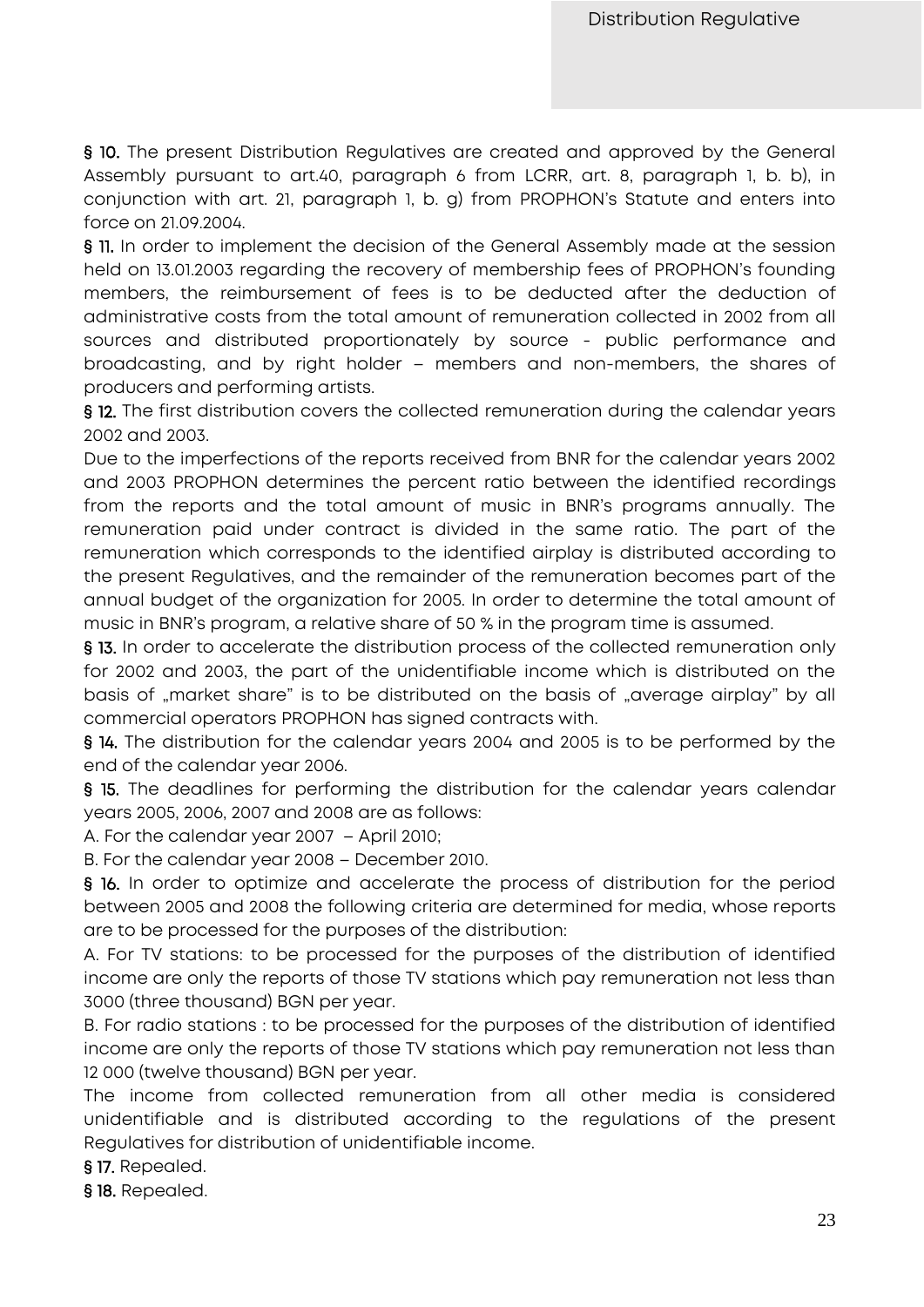§ 19. The regulations for distribution towards the performing artists enter into force with the distribution of remuneration for 2009.

§ 20. The deadlines for performing the distribution for the calendar years 2007, 2008, and 2009 are as follows::

А. For the calendar 2007 – April 2010;

B. For the calendar 2008 – December 2010;

C. For the calendar 2009 – August 2011.

§21. In order to optimize and accelerate the process of distribution for the period between 2007 and 2009 the following criteria are determined for media, whose reports are to be processed for the purposes of the distribution:

А. For TV stations: to be processed for the purposes of the distribution of identified income are only the reports of those TV stations which pay remuneration not less than 3000 (three thousand) BGN per year.

B. For radio stations: to be processed for the purposes of the distribution of identified income are only the reports of those TV stations which pay remuneration not less than 2 000 (two thousand) BGN per year.

§22. Repealed.

§23. The amendments of the present Distribution Regulatives concerning the elimination of the differentiation between members and non-members of PROPHON reflect the amendments of LCRR in effect since 25.03.2011 / SG 25/25.03.2011 / and confirm the decision of PROPHON's Board, made on 23.03.2011 and enter into force from that date.

§24. The provisions of the new articles 11b and 11b.1 enter into force on 01.01.2011 and are applied to the budget of the organization for 2011, approved at the General Assembly session, held on 27.04.2011. All deductions for the expenses on anti-piracy activities, reflected in PROPHON's budget for 2011, are to be included in a fund, founded in accordance with the organisation's Statute and art. 11b.1. from the present Regulatives.

§25. The General Assembly reaffirms the decision of PROPHON's Board, made on 14.09.2011, for a temporary freeze of the distribution and payment to right holders– producers of the share of non-identifiable income for 2009, which is subject to distribution based on market share, until an inspection is carried out by the Commision on market share of the declarations for realized income during 2009 provided by the producers. The amendments of the present Distribution Regulatives concerning the elimination of the distribution regulations for non-identifiable income based on market share are also applied to the performed distribution of remuneration for 2009. The General Assembly terminates the inspection of the Commision on market share of the declarations for realized income during 2009 provided by the producers. The General Assembly approves the share of non-identifiable income for the use in 2009 which is subject to distribution based on market share to be distributed only based on average airplay, and the distribution will be finalized by PROPHON's administration by 31.01.2012.

§26. The General Assembly approves the distribution of the share of non-identifiable income for 2010, indicated in art. 9.2.3. (compensation remuneration as per art. 26 of LCRR and income from public performance), which is not subject to distribution based on average airplay, to be distributed only on the basis of the broadcasting reports provided by BNR for 2010, as that share should be 30 % of the non-identifiable income